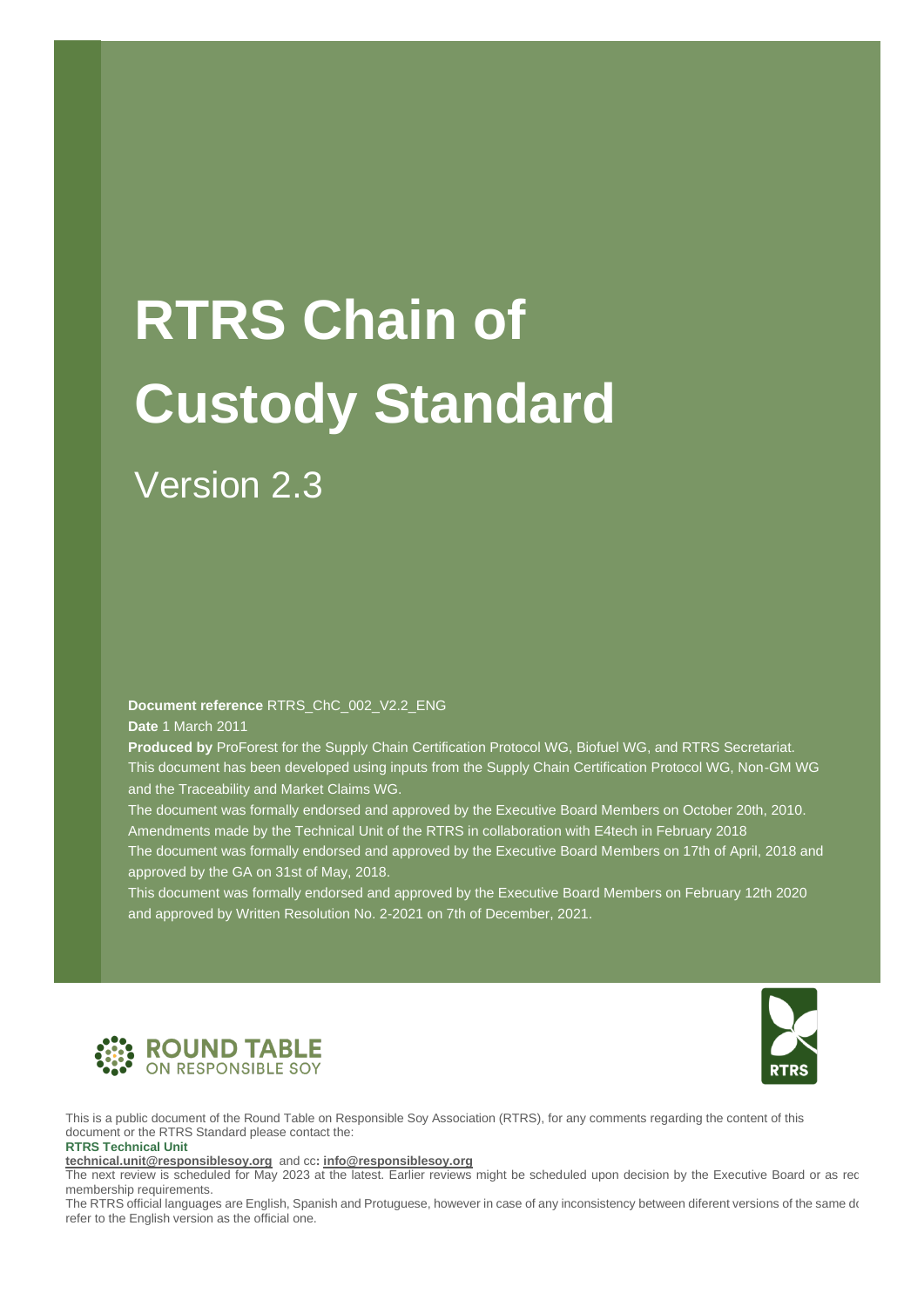



### 1. Introduction

The Round Table on Responsible Soy Association (RTRS), is a global multi-stakeholder organization on responsible soy. [www.responsiblesoy.org.](http://www.responsiblesoy.org/)

The principal objective of RTRS is to "promote the growth and the use of responsible soy through cooperation with the supply chain and open dialogue between its stakeholders".

The methods used by the RTRS to deliver its objectives include:

a) the development of a standard for responsible soy production and associated mechanisms for verification of responsible soy production. The RTRS Standard for Responsible Soy Production Version 1.0 was developed during 2007-2010, is presented as a series of Principles, Criteria, Indicators and Guidance, and is designed to be used by soy producers to implement responsible production practices, and by certification bodies for field verification. No public claims relating to compliance with the RTRS Principles and Criteria can be made without independent, third party certification, carried out by a certification body that has been authorized by RTRS, and according to RTRS certification requirements.

b) the development of Chain of Custody Standard, which describes requirements related to the control of RTRS certified soy, soy derivatives and soy products along the supply chain, including flows of material and associated claims. The RTRS Chain of Custody Standard was developed during 2010, and is presented as a series of auditable requirements designed to be used by organizations in the soy value chain to demonstrate implemented systems for control of RTRS certified soy, soy derivatives and soy products. No public claims relating to compliance with the RTRS Chain of Custody Standards can be made without independent, third party certification, carried out by a certification body that has been authorized by RTRS, and according to RTRS certification requirements.

All items related to soy are also applicable to corn production, processing and products.

In preparing this document, the RTRS recognises that there is a considerable variation in the scale, technical knowledge and organization of producers and supply chain operators throughout the world and so it is imperative that access to certification is given to all growers and supply chain operators in a pragmatic and affordable way.

### 2. Scope

This document sets out:

a) The requirements for an organization controlling RTRS soy/corn/RTRS non-GMO soy/RTRS non-Paraquat certified soy, soy/corn derivatives and soy/corn products

b) The respective RTRS Chain of Custody system options available

*Date of implementation*

This standard becomes effective on October 20<sup>th</sup>, 2010

*Date of revision*

This standard will be reviewed within one year from the date of implementation

#### **RTRS Chain of Custody Standard Version 2.3 2**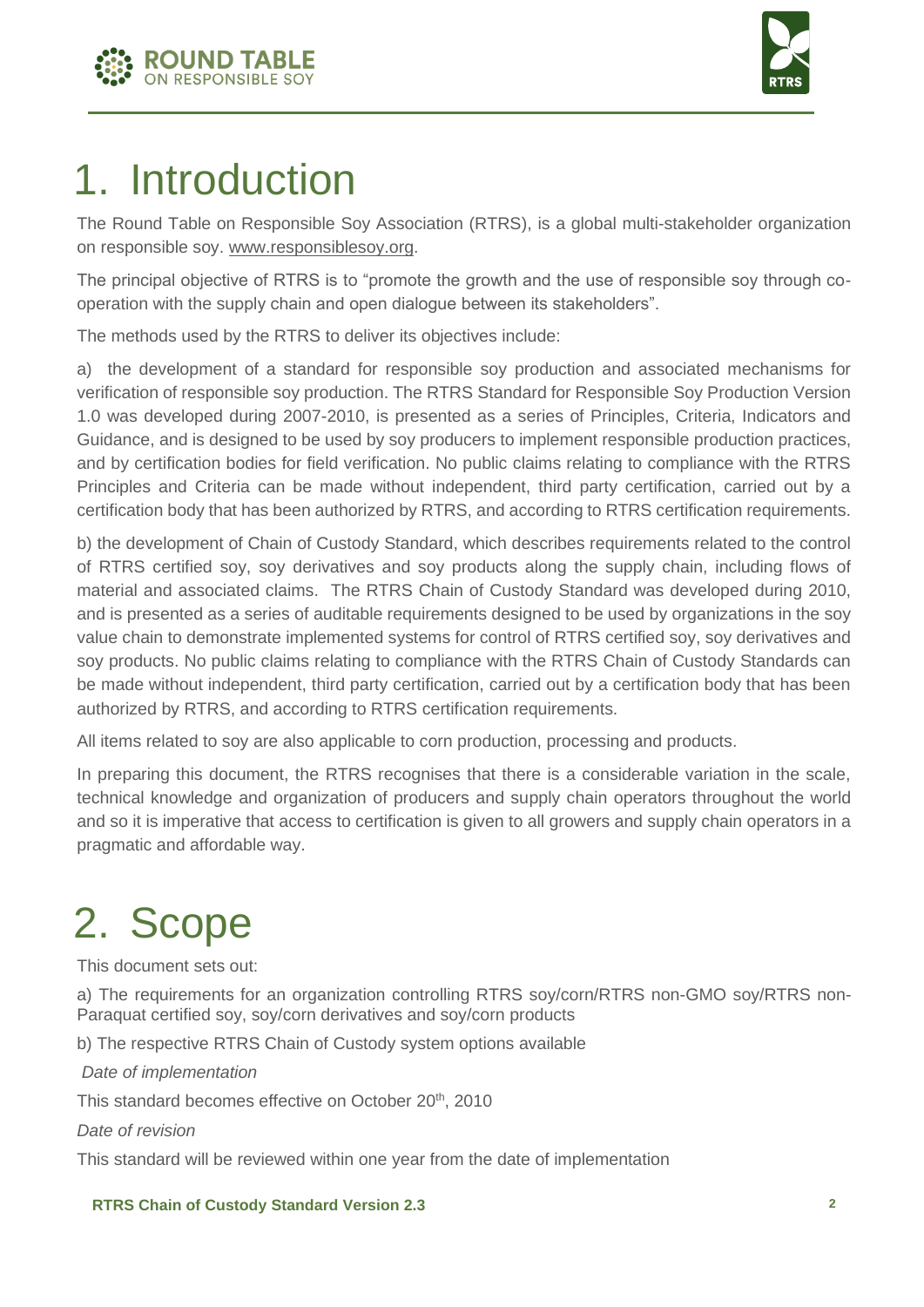



### 3. Change from previous version of this document

January 2011: amendments in the numbering format, without changes in the content.

March 2011: addition of Module E (and corresponding references), addition of definition on critical control points and minor numbering amendments, and amendment to note B2.1.2.

May 2011: Addition of option of 12 month inventory for 1st year only in Module E.

February 2018: Revision in line with newly added "non-GMO" ,"non-Paraquat" and Country Material Balance modules.

March 2020: Revision in line with newly added "RTRS Standard on Responsible Corn Production".

## 4. How to Use this Document

This is a modular document.

*V Definitions* applies to the whole document.

*VI General Chain of Custody System Requirements for Producers* applies only to producers.

*VII General Chain of Custody System Requirements for the Supply Chain applies only to the supply* chain.

*VIII Modular requirements* includes different options for Chain of Custody Systems applied both to soy producers and organizations in the supply chain. One or more of these may be implemented in conjunction. The Chain of Custody audit will only cover the modules which the organization has implemented. The modules which have been covered by the audit will be indicated in the scope of the Chain of Custody certificate. The module(s) must be applied in addition to the *VII General Chain of Custody System Requirements for the Supply Chain.*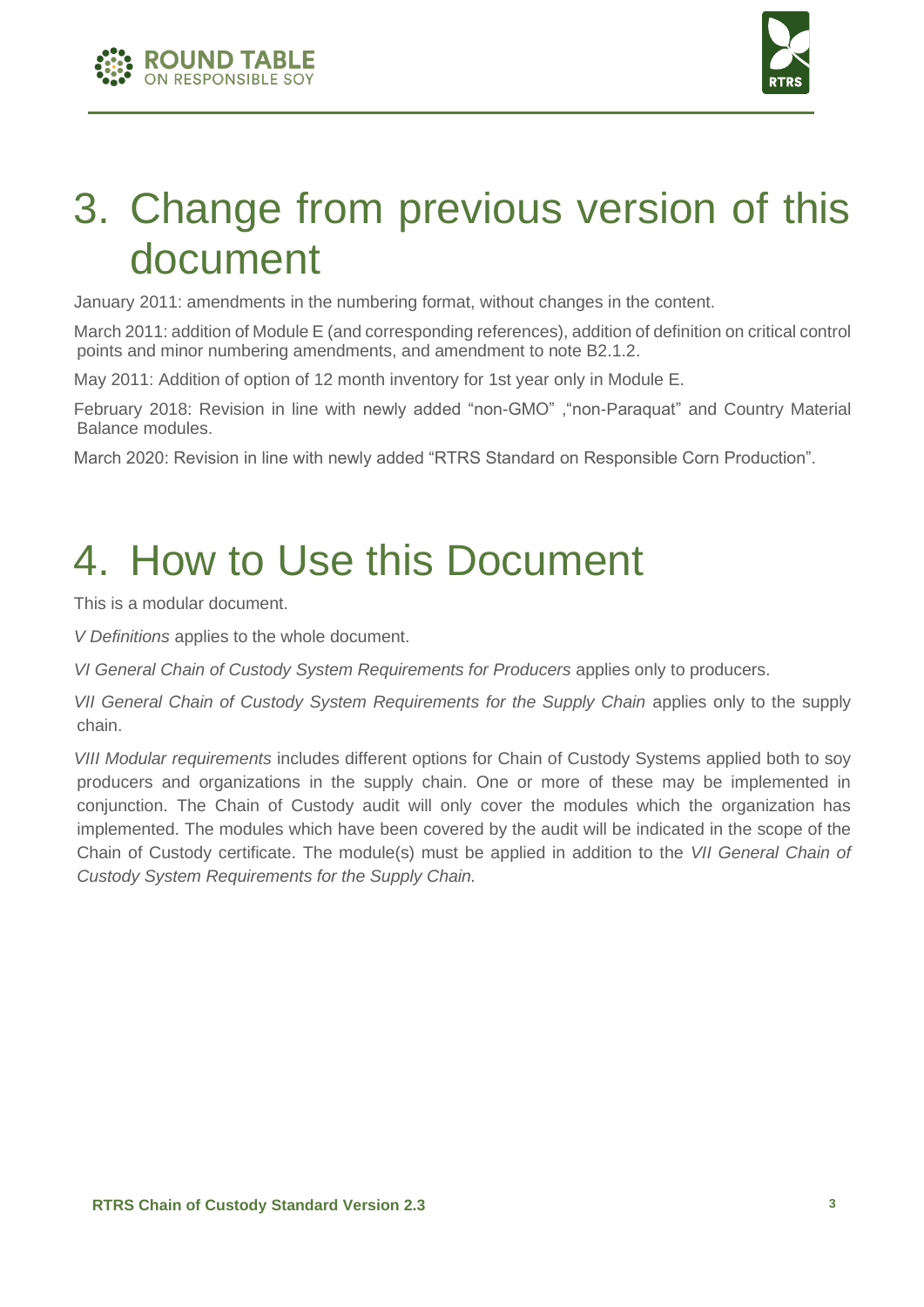



### 5. Definitions

| <b>Bulk</b>                                          | Where the soy product and non-soy product occupy the same physical<br>space at the same time                                                                                                                                                                                                                                                                                                                                                                                                               |
|------------------------------------------------------|------------------------------------------------------------------------------------------------------------------------------------------------------------------------------------------------------------------------------------------------------------------------------------------------------------------------------------------------------------------------------------------------------------------------------------------------------------------------------------------------------------|
| <b>CAR</b>                                           | <b>Corrective Action Request</b>                                                                                                                                                                                                                                                                                                                                                                                                                                                                           |
| <b>Chain of Custody</b><br>certificate number        | A unique number issued by the Certification Body to an organization that<br>has been positively assessed against the RTRS Chain of Custody<br>Standard.                                                                                                                                                                                                                                                                                                                                                    |
| <b>Chain of Custody</b><br>certificate scope         | The Chain of Custody systems which the organization is operating and<br>have been audited as part of the Chain of Custody audit                                                                                                                                                                                                                                                                                                                                                                            |
| <b>Chain of Custody System</b>                       | The type of chain of custody controls an organization is implementing,<br>for example a mass balance system or a segregated system.                                                                                                                                                                                                                                                                                                                                                                        |
| Company                                              | An organization with operational control, including the right to manage<br>and implement changes at a site-level and responsibility for the<br>management and implementation of operational systems. This may<br>include for example legal entities and their majority owned subsidiaries<br>or joint ventures.                                                                                                                                                                                            |
| <b>Co-products and by</b><br>products                | Multiple outputs of a production process which have commercial value.<br>For example, soy meal and soy oil are co-products from a crushing<br>facility.                                                                                                                                                                                                                                                                                                                                                    |
| <b>Critical control points</b>                       | All points where there is a risk of uncontrolled mixing or substitution<br>between RTRS certified and uncertified material, or materials from<br>different RTRS Chain of Custody systems                                                                                                                                                                                                                                                                                                                   |
| <b>Genetically Modified</b><br><b>Organism (GMO)</b> | Any living organism that possesses a novel combination of genetic<br>material obtained through the use of in vitro nucleic acid (DNA/RNA)<br>techniques and direct injection of nucleic acids into cells/organelles, or<br>through the fusion of cells beyond the taxonomic family. Genetically<br>Modified Organisms overcome natural physiological reproductive or<br>recombination barriers. Organisms obtained by techniques used in<br>traditional breeding and selection are not considered as GMOs. |
| <b>Input material</b>                                | Soy/corn, soy/corn-derivates or soy/corn-products received by the<br>organization from suppliers. Input material is used for processing (where<br>applicable) and/or supply to customers as output material. This may also<br>include embedded soy/corn products.                                                                                                                                                                                                                                          |
| <b>Material accounting</b><br>system                 | The internal mechanism which an organization uses to track data related<br>to RTRS products. This could be a database for example.                                                                                                                                                                                                                                                                                                                                                                         |
| <b>Output material</b>                               | Soy/corn, soy/corn-derivates or soy/corn-products supplied<br>to<br>customers by the organization. This may also include embedded<br>soy/corn products.                                                                                                                                                                                                                                                                                                                                                    |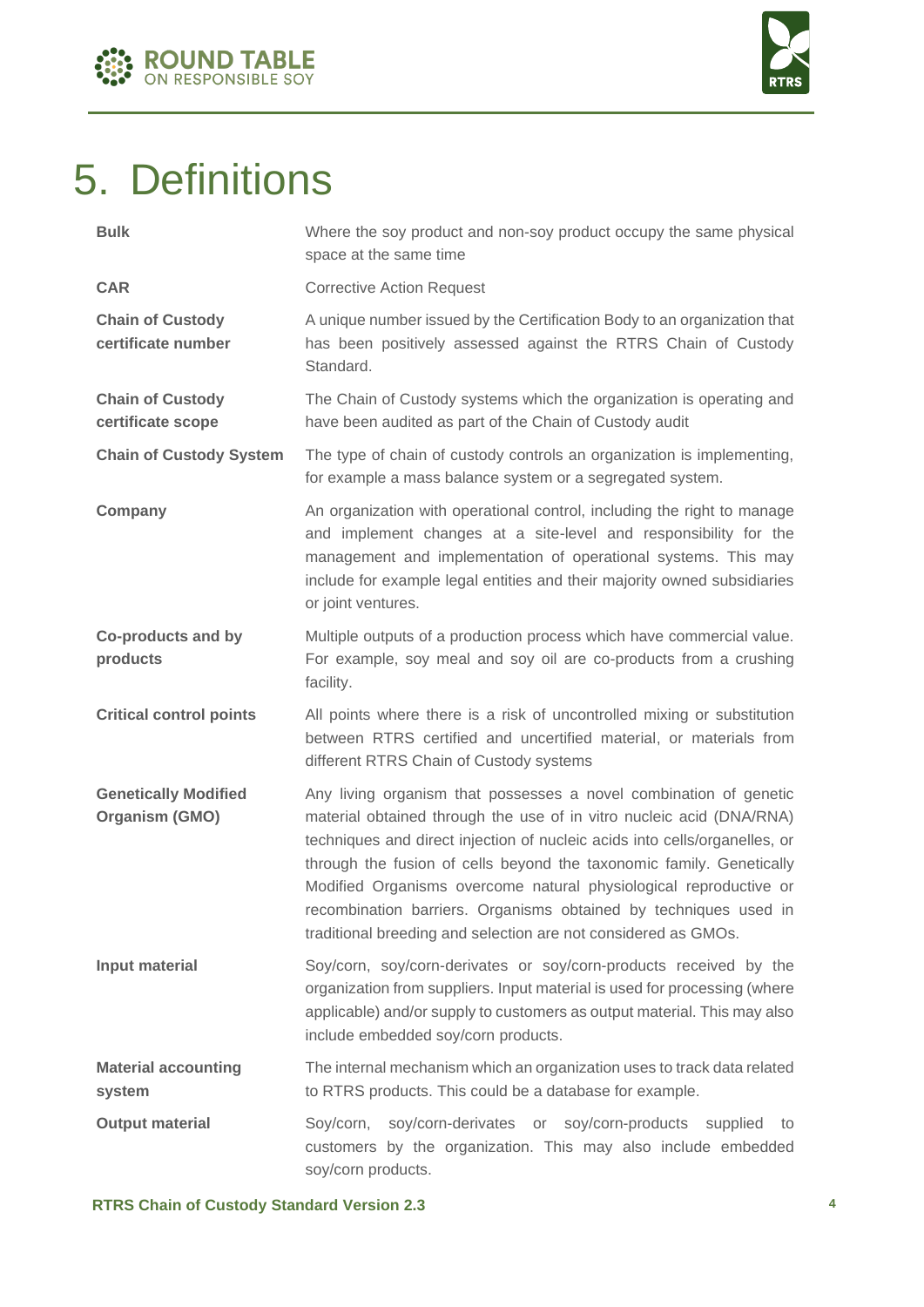



**Organization** The entity which is implementing an RTRS Chain of Custody System. **Legal ownership** An enforceable claim or title to an asset or property, and is recognized as such by law. This includes the right to possession, the privilege of use, and the power to convey those rights and privileges. **Major non-conformance** A non-conformity shall be considered major if, either alone or in

- combination with further nonconformities, it results in, or is likely to result in a fundamental failure: (a) To achieve the objectives of the relevant RTRS Criterion, or (b) In a significant part of the applied management system. (See RTRS Accreditation and Certification Standard for Chain of Custody Certification A 2.4.5)
- **Minor non-conformance** A non-conformity shall be considered minor if it is a temporary lapse, or it is unusual / non-systematic, or the impacts of the nonconformity are limited in their temporal and spatial scale, and it does not result in a fundamental failure to achieve the objective of the relevant RTRS criterion or another applicable certification requirement. (See RTRS Accreditation and Certification Standard for Chain of Custody Certification A 2.4.5)
- **Physical site** A geographical location with precise boundaries within which products can be mixed. A mixture can have any form where consignments would normally be in contact.
- **Producer An organization growing soy/corn, i.e. a farmer**
- **Quantity The quantity of the material as measured by volume or weight.**

For product transported by ship, this is the volume or weight at ship loading

For products transported by truck or train, this is the volume or weight at the weighbridge or scale.

**RTRS data** Data which is controlled within the scope of the organization's Chain of Custody Management.

> At a minimum this includes identification of products as RTRS certified and the type of Chain of Custody system(s) used by the associated with the certification.

Other RTRS data could include for example sustainability data.

**RTRS claims** The text used to communicate that a product is RTRS certified. RTRS claims differ based on the specific Chain of Custody System used by the organization, as set out in the RTRS Communication and Claims Policy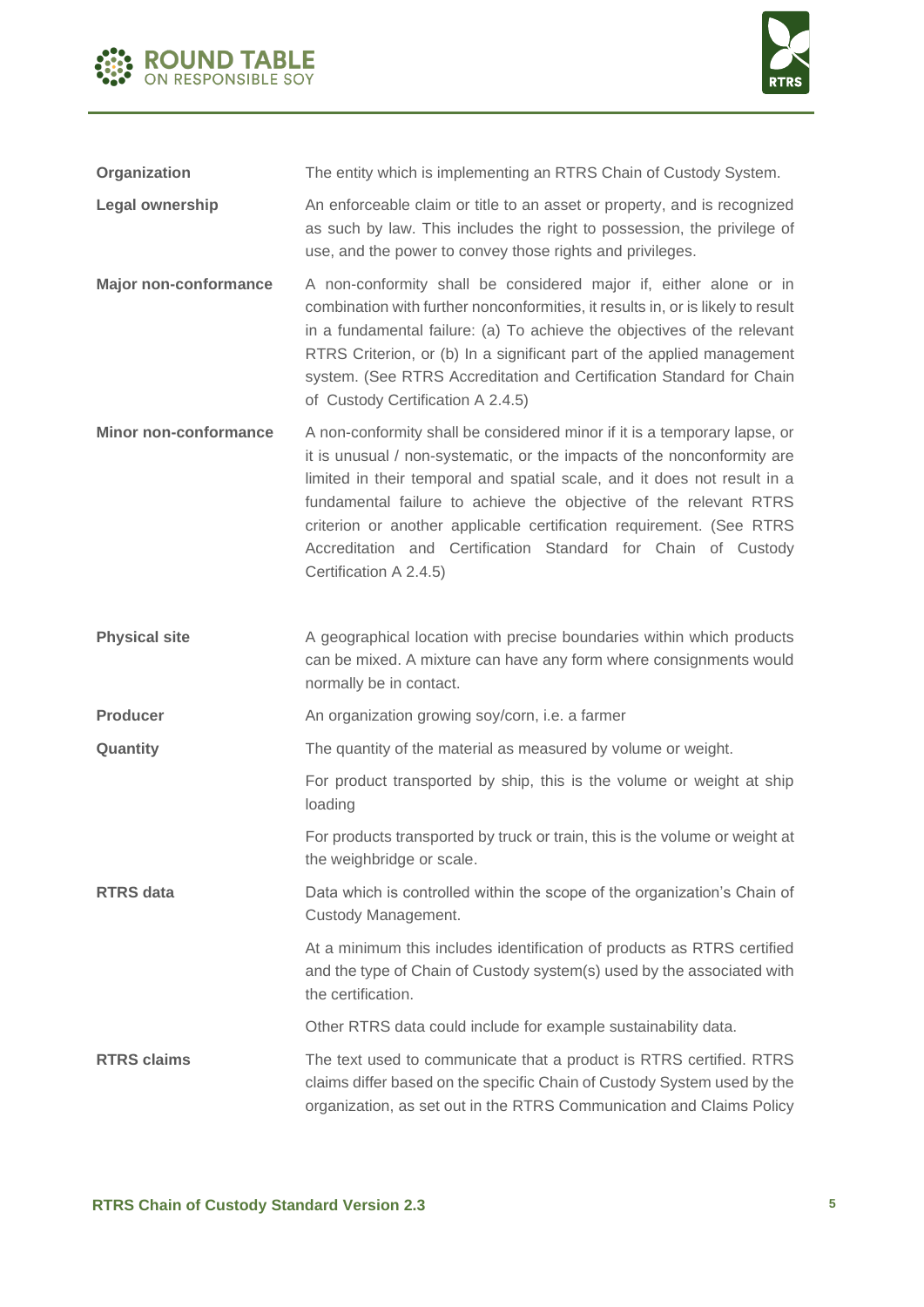



| Segregated system | A Chain of custody system where the certified product is kept physically |  |  |                                                                     |  |  |  |  |  |  |
|-------------------|--------------------------------------------------------------------------|--|--|---------------------------------------------------------------------|--|--|--|--|--|--|
|                   |                                                                          |  |  | separate from the un-certified product throughout the entire supply |  |  |  |  |  |  |
|                   | chain.                                                                   |  |  |                                                                     |  |  |  |  |  |  |

**Sustainability data** A type of RTRS data which may include for example information passed along the supply chain as part of the RTRS EU RED Requirements for Producers/Processors, e.g. the land use where the soy was grown, the country of origin, information about the date installations in the supply chain became operations. It may also include product quality data such as organic or non-gmo characteristics, where these are covered within the scope of the RTRS Chain of Custody system.

> This information is recorded in the material accounting system and controlled within the scope of the organization's Chain of Custody Management System.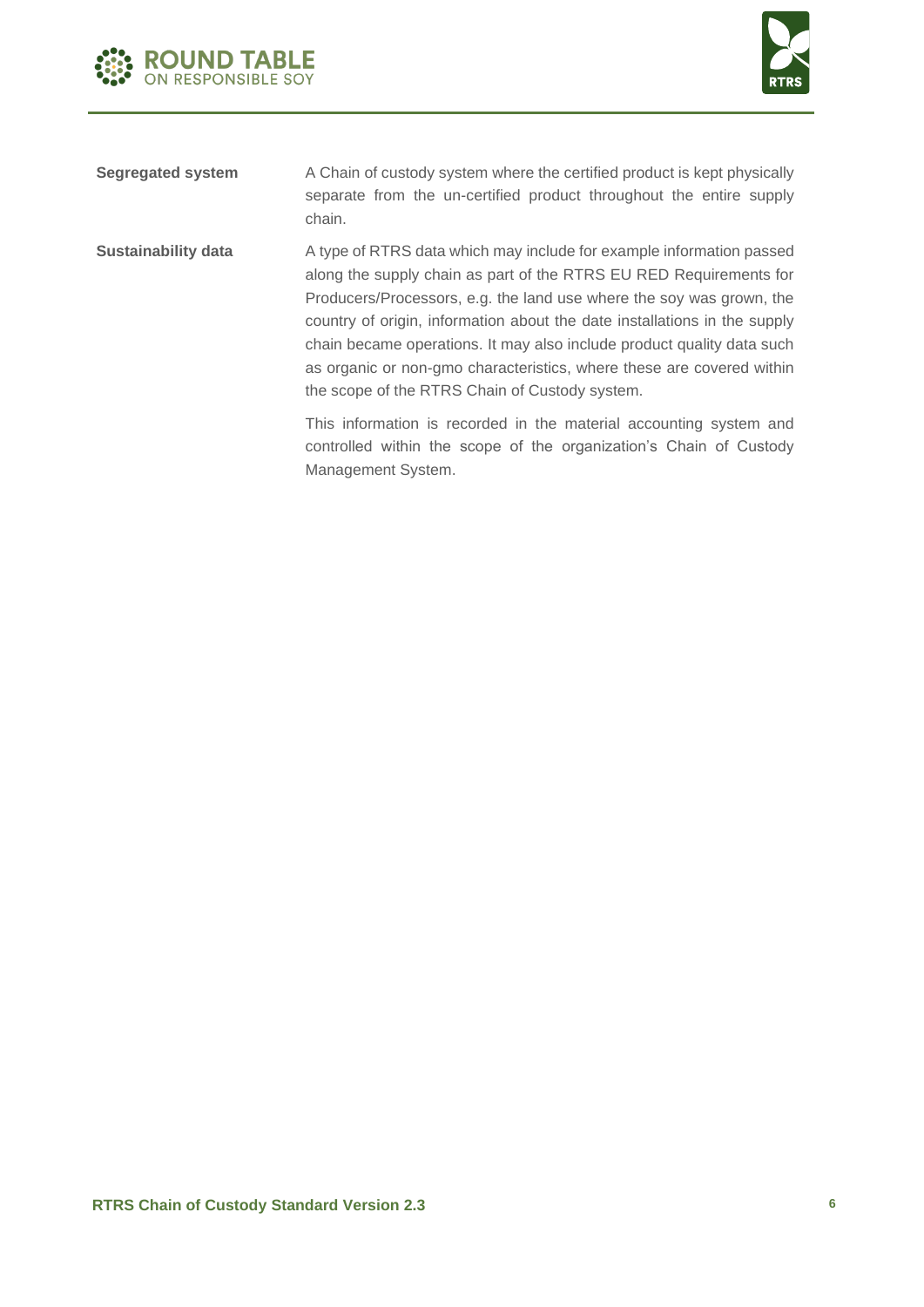



### 6. General Chain of Custody System Requirements for Producers

#### **1. Scope**

- **1.1 Applicability of the General Chain of Custody System Requirements for Producers**
- 1.1.1 The General Chain of Custody System Requirements for Producers shall apply to any organization growing soy/corn and making RTRS claims about the soybeans/corn they supply.
- 1.1.2 Where organizations growing soy/corn also purchase and handle soy/corn grown by third parties, they shall apply the General Chain of Custody System Requirements for the Supply Chain instead of the General Chain of Custody System Requirements for Producers.

#### **Handling of RTRS certified material**

#### **1.2 Identification of outputs**

- 1.2.1 The organization shall ensure that all invoices<sup>1</sup> issued for soybeans/corn supplied with RTRS claims include the following information:
	- a) Identification of the organization (e.g. name, address, other relevant information);
	- b) Identification of the customer (e.g. name, address, other relevant information);
	- c) Date when the document was issued;
	- d) Description of the product, including whether soy/corn is RTRS, or RTRS non-GMO;
	- e) Quantity of the products sold;
	- f) The organization's RTRS Chain of Custody certificate number;
- 1.2.2 If separate transport documents are issued, information sufficient to link the invoice and related transport documentation to each other is available
- 1.2.3 The organization shall include the same information as required in clause 2.1.1 in the related transport documentation, if the invoice (or copy of it) is not included with the shipment of the product.

#### **1.3 Volume summaries**

1.3.1 The organization shall prepare annual volume summaries of the RTRS certified soybeans/corn harvested and supplied to customers.

<sup>&</sup>lt;sup>1</sup> Invoices: includes any other trade support documents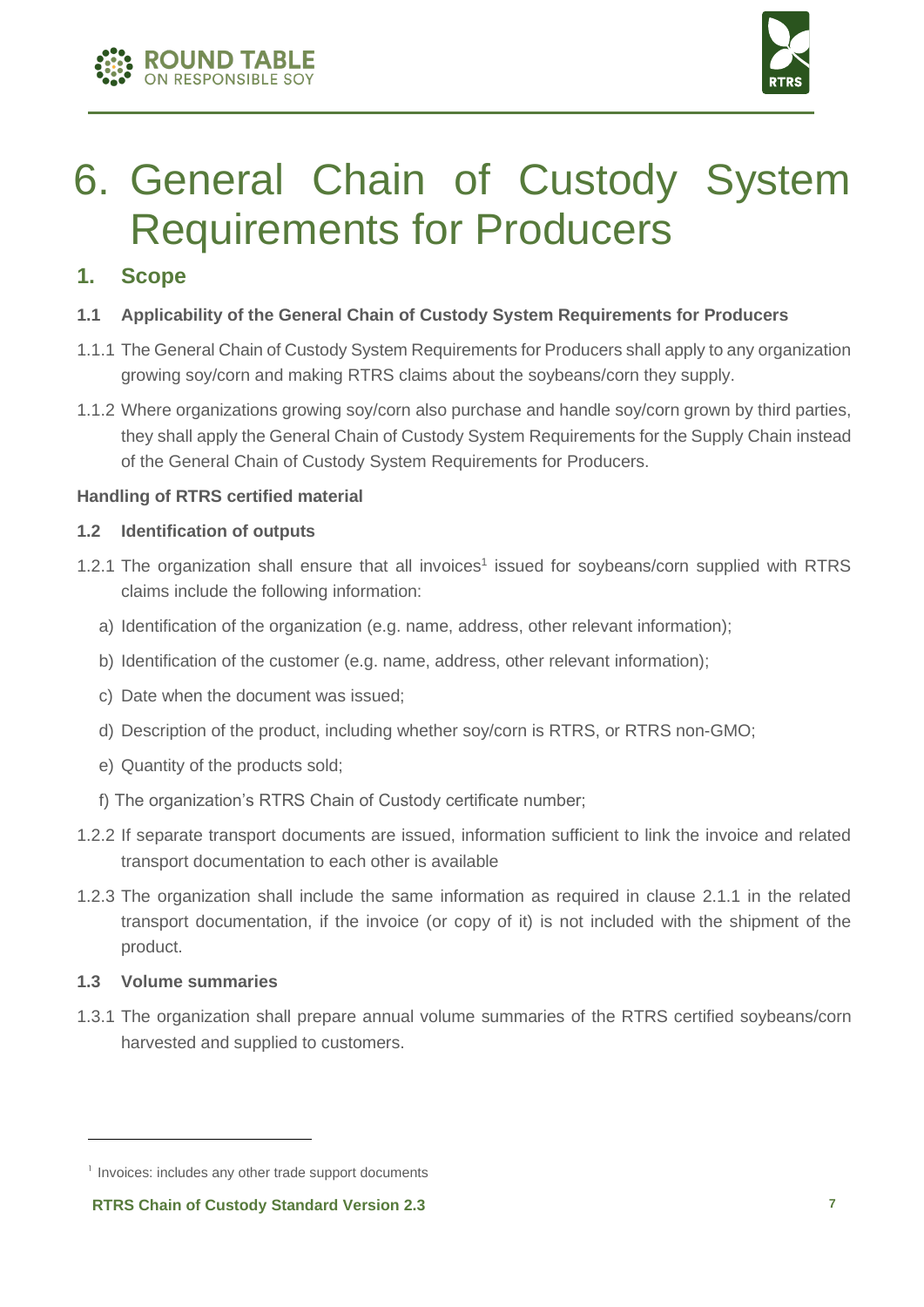



#### **1.4 Records**

- 1.4.1 The organization shall maintain complete and up-to-date records covering all applicable requirements of the RTRS Chain of Custody standard.
- 1.4.2 The organization shall implement a record keeping system for all records and reports, including purchase and sales documents, training records, production records and volume summaries. Specific rules apply to RTRS non-GMO soy (see "RTRS non-GMO Module Requirements for Producers") or Country Material Balance. The record retention period shall be specified by the organization and shall be at least five (5) years.

#### **1.5 Products supplied with RTRS claims**

1.5.1 The organization shall ensure that RTRS certified products are always supplied with the corresponding RTRS claim on their sales and transport documentation, as set out in the RTRS Communication and Claims Policy.

### 7. General Chain of Custody System Requirements for the Supply Chain

#### **1. Scope**

- **1.1 Applicability of the General Chain of Custody System Requirements for the supply chain**
- 1.1.1 The General Chain of Custody System Requirements of the RTRS Chain of Custody standard shall apply to any organization throughout the supply chain making RTRS claims about the output material they supply.

#### **2. Chain of Custody Management System**

#### **2.1 Responsibilities**

- 2.1.1 The organization shall have an appointed management representative with overall responsibility and authority for implementation and compliance with all applicable requirements of the RTRS Chain of Custody standard.
- 2.1.2 Staff responsible for implementing the requirements of the RTRS Chain of Custody standard shall demonstrate awareness of the organization's procedures and competence in implementing all applicable requirements of the RTRS Chain of Custody standard.
- 2.1.3 In cases where the organization seeking or holding certification outsources activities to independent third parties (e.g. subcontracts for storage, transport or other outsourced activities) it shall ensure that such independent third parties comply with the intent and requirements of all applicable requirements of the RTRS Chain of Custody standard.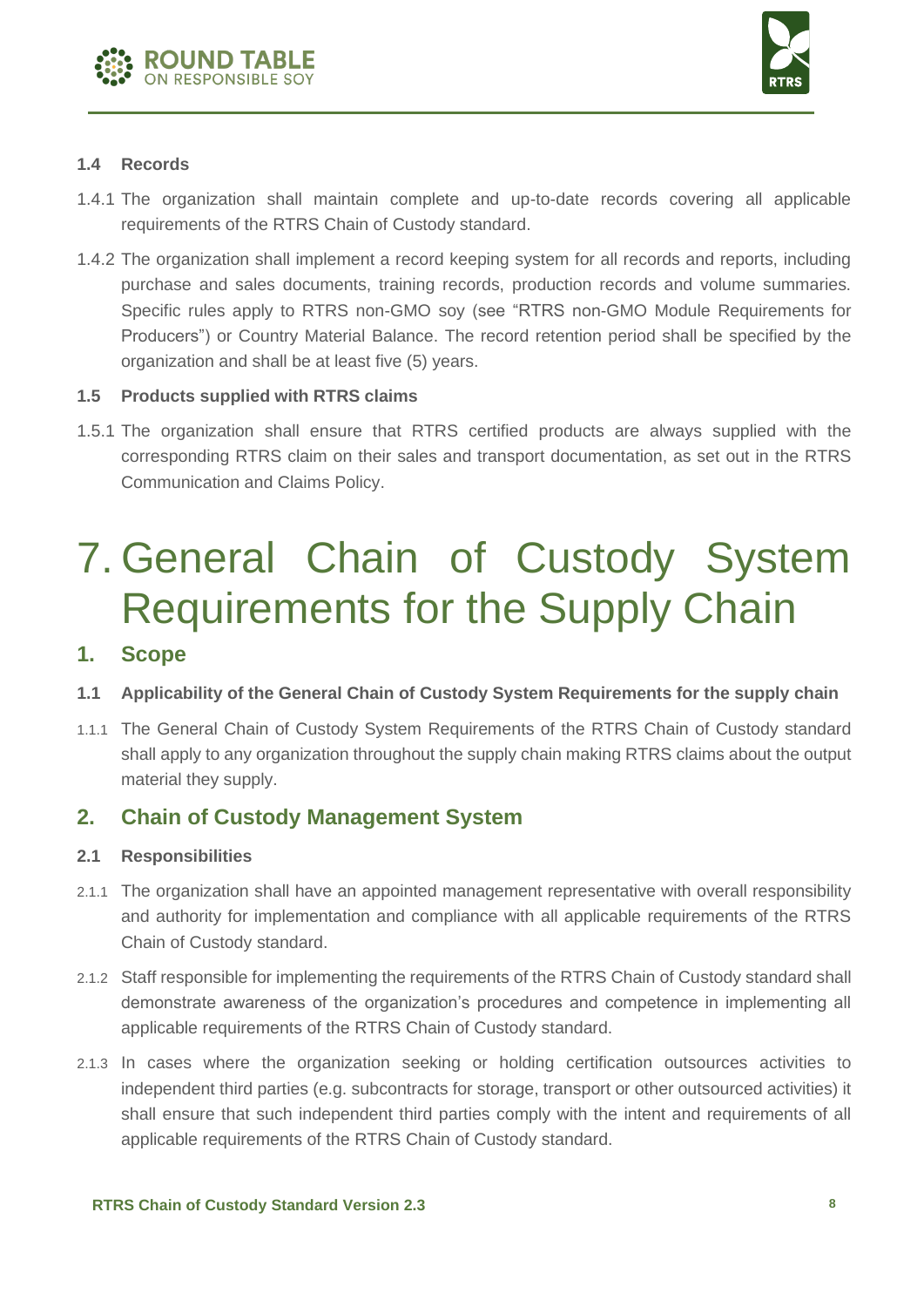



#### **2.2 Procedures**

- 2.2.1 The organization shall establish, implement and maintain procedures and/or work instructions covering all applicable requirements of the RTRS Chain of Custody standard, including specific rules for non-GMO soy (see "RTRS non-GMO Module Requirements for Producers"). The procedures and/or work instructions shall be according to the scale and complexity of the organization.
- 2.2.2 The organization shall define the personnel responsible for implementing each procedure, together with the qualifications and/or training measures required for its implementation.

#### **2.3 Training**

2.3.1 The organization shall establish and implement a training plan according to the qualifications and/or training measures defined for each procedure.

#### **2.4 Records**

- 2.4.1 The organization shall maintain complete and up-to-date records covering all applicable requirements of the RTRS Chain of Custody standard.
- 2.4.2 The organization shall implement a record keeping system for all records and reports, including purchase and sales documents, training records, production records and volume summaries. The record retention period shall be specified by the organization and shall be at least five (5) years.

#### **3. Material sourcing**

#### **3.1 Supplier validation**

- 3.1.1 The organization shall establish and maintain an up-to-date record of all suppliers of RTRS input material, including:
	- a) Identification of the supplier (e.g. name, address, other relevant information);
	- b) The supplier's RTRS Chain of Custody certificate number;
	- c) The scope of the supplier's Chain of Custody certificate, including non-GMO if applicable.
- 3.1.2 The organization shall verify the validity and scope of the supplier's RTRS certificate at least every 6 months or when entering into a purchase contract for products.

#### **4. Handling of RTRS certified material**

#### **4.1 Identification of inputs**

4.1.1 The organization shall check the supplier invoice and supporting documentation to ensure the following:

a) The supplied RTRS material quantities are in compliance with the supplied documentation, including specific amounts of non-GMO soy if applicable;

b) The RTRS Chain of Custody system is stated for each product item or for the total products;

#### **RTRS Chain of Custody Standard Version 2.3 9**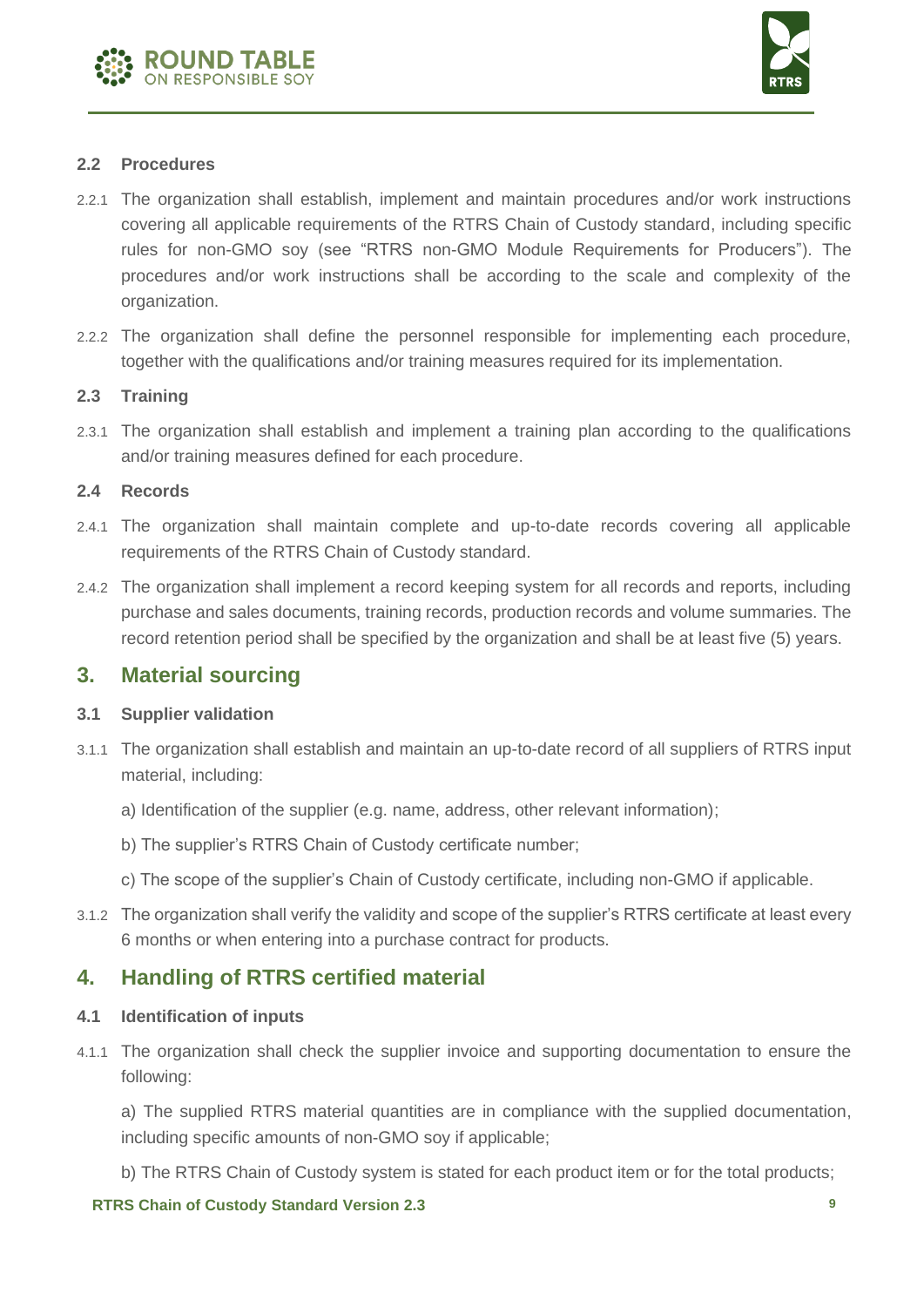



c) The supplier's RTRS Chain of Custody certificate number is quoted.

#### **4.2 Critical control points**

- 4.2.1 The organization shall identify and record all critical control points where there is a risk of uncontrolled mixing or substitution between RTRS and RTRS non-GMO material, or between RTRS certified and uncertified material, including cases where the organization seeking or holding certification outsources activities to independent third parties (e.g. subcontracts for storage, transport or other outsourced activities).
- 4.2.2 Where the organization is simultaneously implementing more than one of the RTRS Chain of Custody system described in the RTRS Chain of Custody standard, it shall identify and record all critical control points where there is a risk of uncontrolled mixing or substitution between materials from different RTRS Chain of Custody systems.
- 4.2.3 The organization shall ensure that critical control points are managed according to the requirements set out in Chain of Custody System module requirements.

#### **4.3 Identification of outputs**

- 4.3.1 The organization shall ensure that all invoices issued for outputs supplied with RTRS claims include the following information:
	- a) Identification of the organization (e.g. name, address, other relevant information)
	- b) Identification of the customer (e.g. name, address, other relevant information)
	- c) Date when the document was issued;
	- d) Description of the products, including non-GMO material if applicable;
	- e) Quantity of the products sold;
	- f) The applicable RTRS Chain of Custody system used;
	- g) The organization's RTRS Chain of Custody certificate number;
- 4.3.2 If separate transport documents are issued, information sufficient to link the invoice and related transport documentation to each other is available.
- 4.3.3 The organization shall include in the related transport documentation the same information as required in clause 4.3.1, if the invoice (or copy of it) is not included with the shipment of the product.

#### **5. Material accounting and claims**

#### **5.1 Accounting**

5.1.1 The organization shall identify and document the main processing steps involving a change of material volume or weight, and either measure each subsequent fraction to determine its actual quantity, or specify the conversion factors(s) for each processing step. Where it is not feasible to measure at each processing step, quantities for the total processing steps may be used.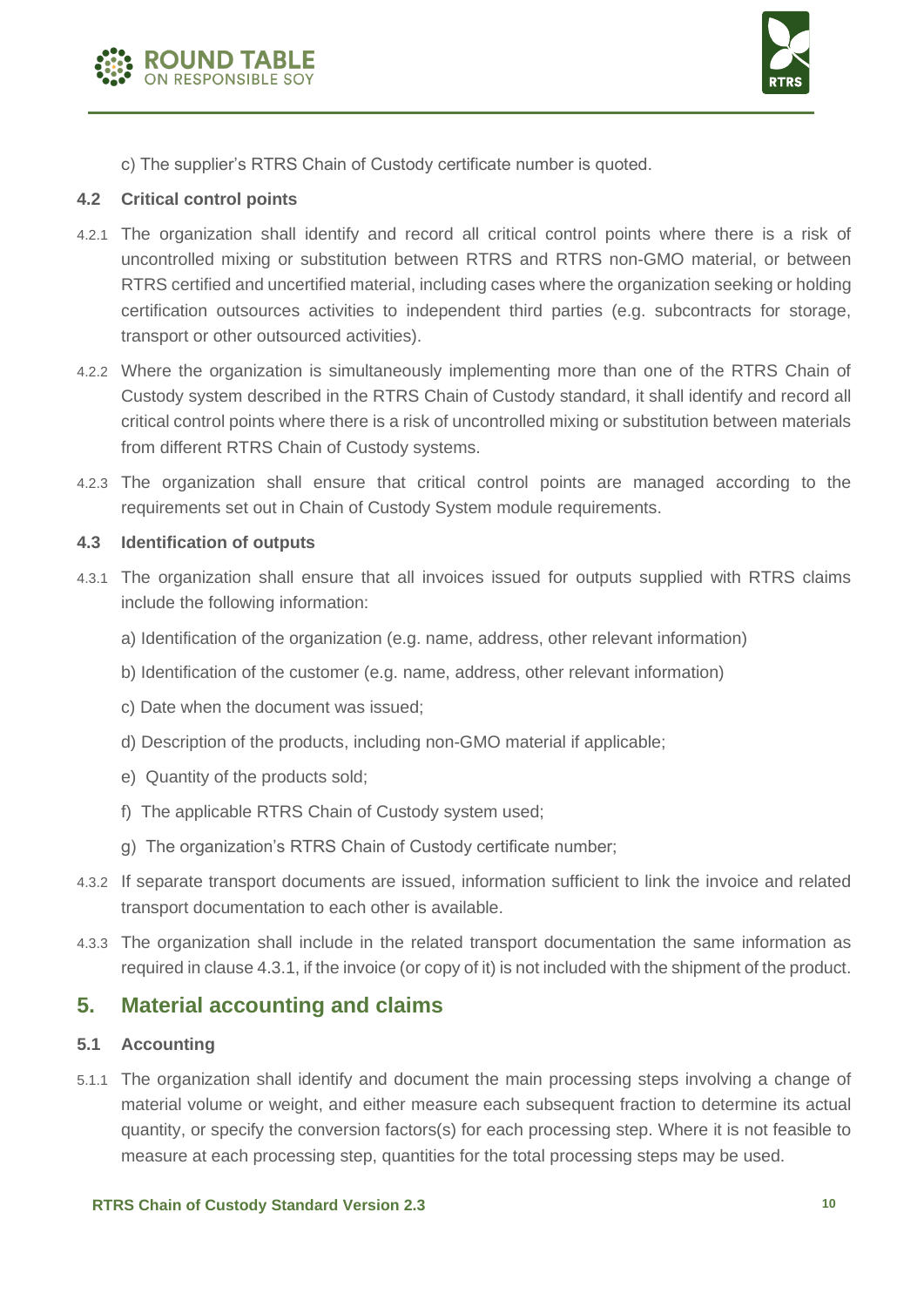



- 5.1.2 The organization shall specify and document the methodology for calculating the conversion factor(s) and ensure that conversion factors are updated when there are changes to the production process, and at least once a year.
- 5.1.3 The organization shall operate a material accounting system for recording RTRS data, including input quantities received and RTRS output quantities supplied by the organization. As a minimum this includes the following information for both inputs and outputs:
	- a) Product description
	- b) Quantities of RTRS and/or RTRS non-GMO material (by volume or weight)
	- c) RTRS Chain of Custody System
- 5.1.4 The organization shall prepare annual volume summaries providing quantities (volume or weight) for each product types and Chain of Custody system, as follows:
	- a) inputs received
	- b) inputs used for production (if applicable)
	- c) inputs still in stock
	- d) outputs still in stock
	- e) outputs supplied

#### **5.2 Products supplied with RTRS claims**

5.2.1 The organization shall ensure that RTRS certified products are always supplied with the corresponding RTRS claim on their sales and transport documentation, as set out in the RTRS Communications and Claims Policy.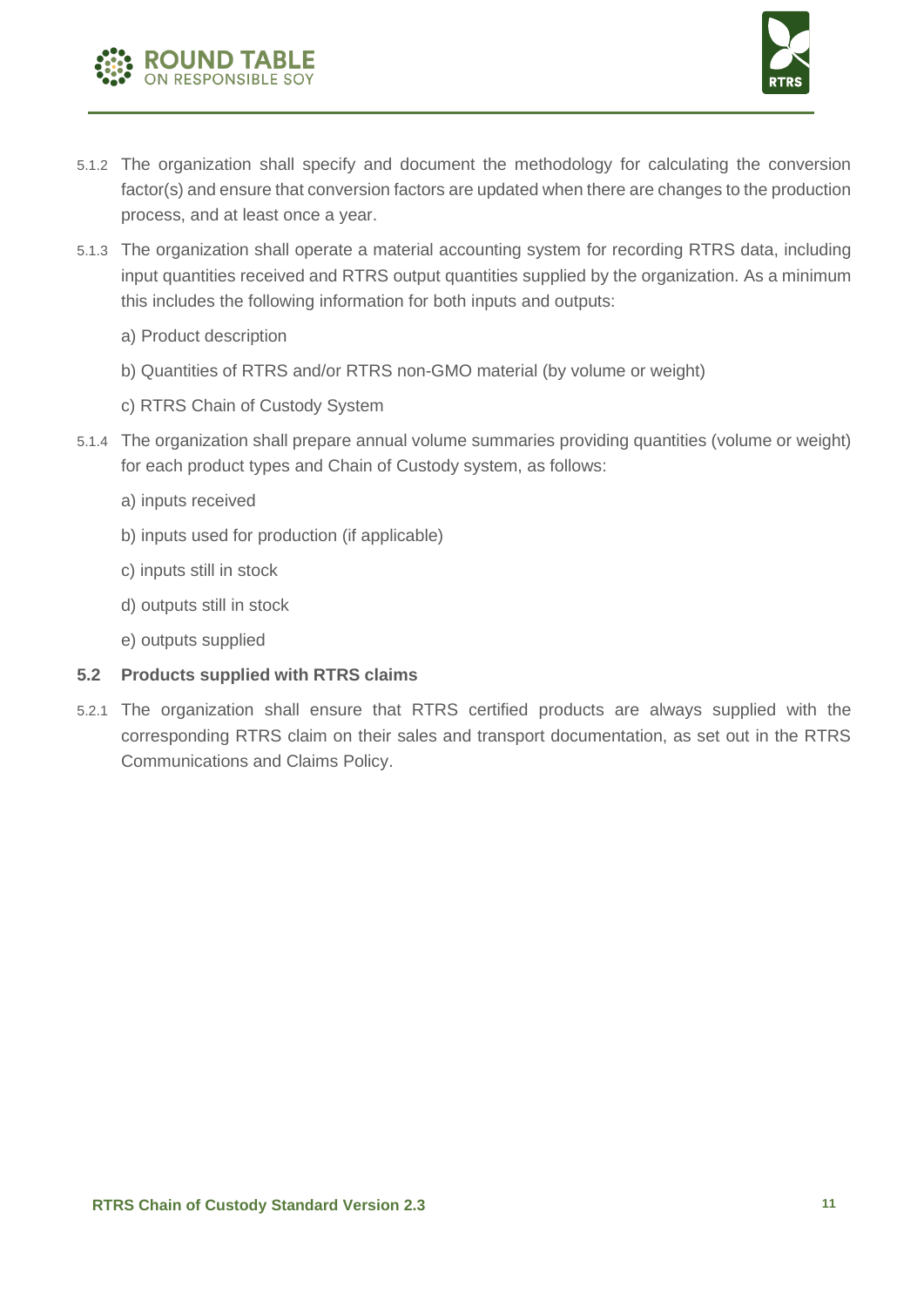



### 8. Modular requirements

The following section (VIII) of the standard includes the RTRS Chain of Custody system modules. An organization must implement at least one of the modules in addition to VII General Chain of Custody Requirements for the Supply Chain above. Several modules can be implemented simultaneously.

#### **The following modules are currently available:**

- Module A Mass Balance Chain of Custody
- Module B Segregated Chain of Custody
- Module C Multi-site
- Module D –non-GMO
- Module E EU RED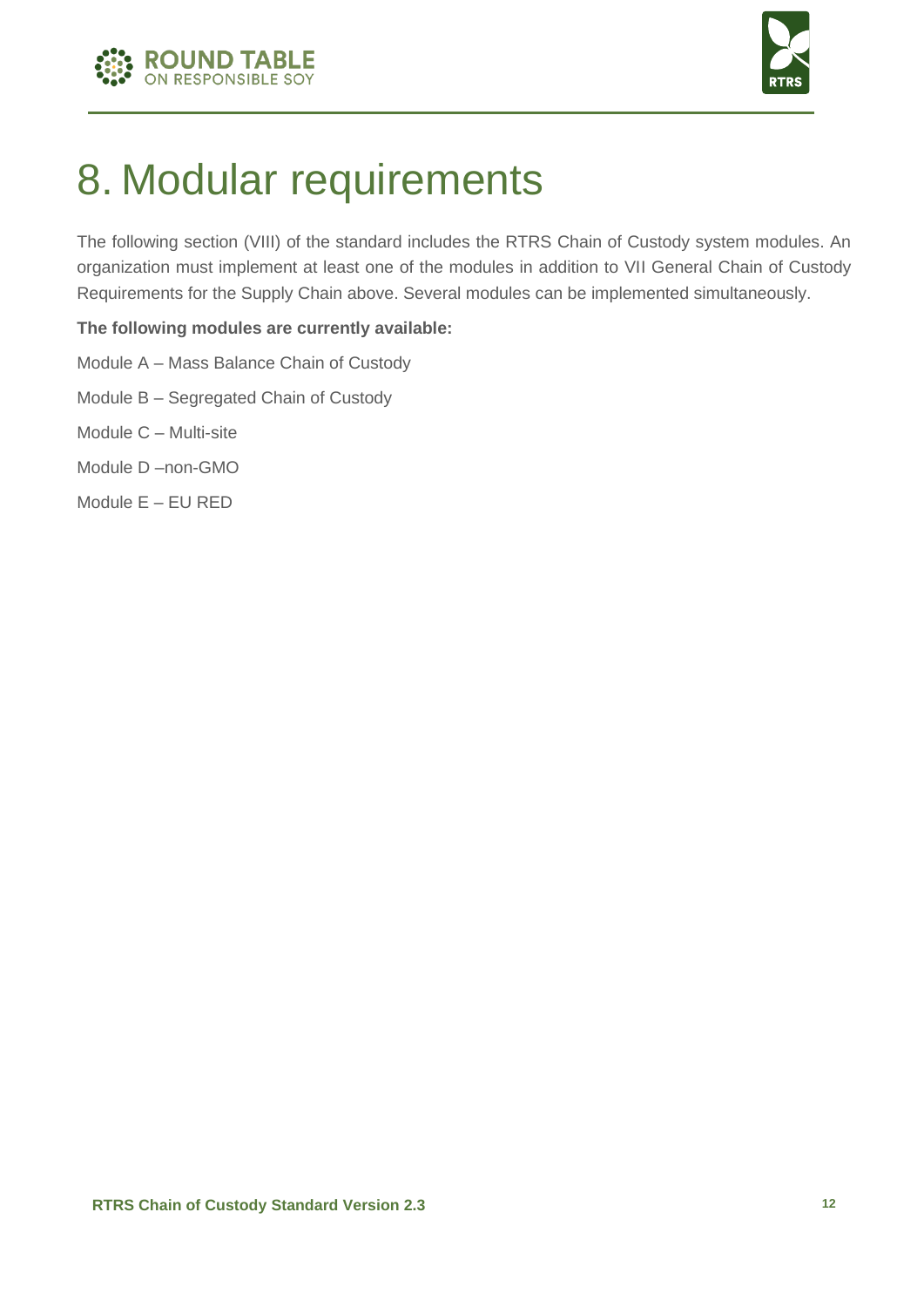

### **Module A. Mass Balance Chain of Custody: System requirements**

#### **A 1. Scope of the system**

#### **A 1.1. Applicability**

- A 1.1.1. The requirements of this module ('Module A. Mass Balance Chain of Custody: System requirements') shall apply to any organization taking legal ownership of RTRS material and making claims about the material outputs supplied to customers being RTRS mass balance material.
- A 1.1.2. All requirements in this module (A) shall be applied in addition to the VII General Chain of Custody Requirements for the Supply Chain.
- A 1.1.3. The organization shall implement VII General Chain of Custody System Requirements for the Supply Chain and the requirements in this module (A) at the level of a single physical site.

#### **A 1.2. Scope of the Chain of Custody Management System**

A 1.2.1. The organization shall ensure that the output of RTRS mass balance material supplied to customers from the physical site does not exceed the input of RTRS mass balance material received at the physical site, using either a continuous accounting system or a fixed inventory period.

#### **A 2. Handling of RTRS certified material**

#### **A 2.1. Critical control points**

- A 2.1.1. Where the organization is simultaneously implementing more than one of the RTRS Chain of Custody System, it shall ensure that inputs into the RTRS mass balance system is RTRS certified material sourced from organizations operating either RTRS mass balance chain of custody systems or RTRS segregation chain of custody systems.
- A 2.1.2. Where the organization is simultaneously handling RTRS and/or RTRS non-GMO material, it shall ensure that inputs into the RTRS mass balance system allow tracking each stream of material separately and outputs correspond to entering material (See also Module D).

#### **A 2.2. Material accounting system for RTRS data**

#### **Inputs**

A 2.2.1. RTRS data shall be recorded in the material accounting system by the organization after it has gained legal ownership of the input material, and has ensured the supporting documentation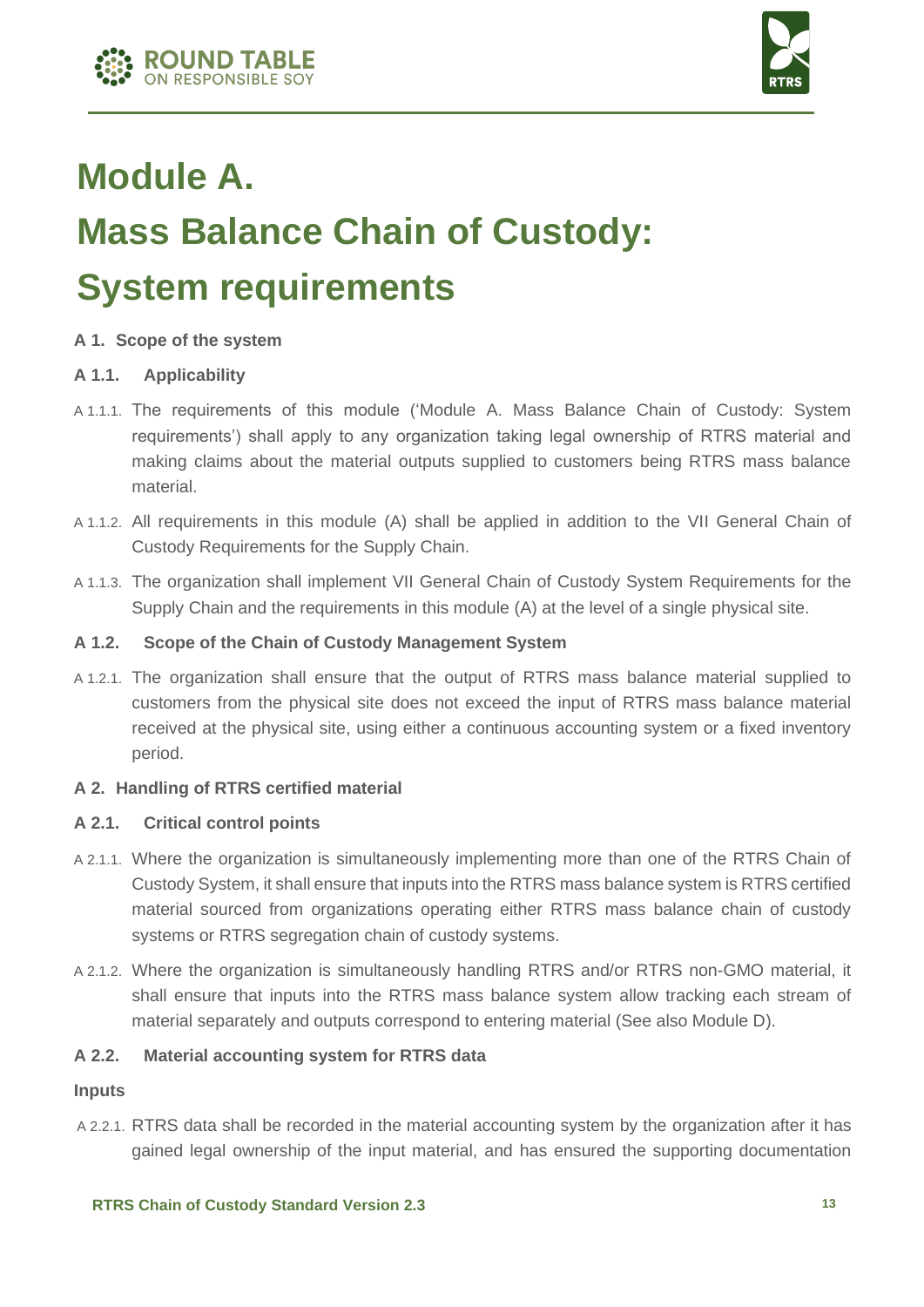



contains the correct RTRS information (see 4.1.1 in VII General Requirements for Chain of Custody Systems for the Supply Chain).

- A 2.2.2. The organization shall record the quantity (volume or weight) of RTRS mass balance inputs received. This data shall be recorded as output units, using either the conversion factor(s) for the processing unit or actual measured output quantities.
- A 2.2.3. Where the processing or manufacturing process generates co-products and by-products, the organization shall record the quantity (volume or weight) of RTRS mass balance inputs received using separate categories for co-products and by-products.
- A 2.2.4. Where additional sustainability data is associated with the RTRS mass balance inputs received, this data shall remain aggregated and recorded in the material accounting system using separate categories for each identical group of aggregated sustainability data.

#### **Outputs**

- A 2.2.5. Where the processing or manufacturing process generates co-products and by-products, the organization shall deduct the quantity of RTRS data supplied to customers from the respective co-product and by-product categories in the material accounting system. The organization shall not apply RTRS data generated from the production of one co-product or by-product to a different co-product or by-product.
- A 2.2.6. Where additional sustainability data is associated with the RTRS material supplied to customers, the organization shall deduct the quantity of data supplied to customers from the relevant category of aggregated data in the material accounting system.
- A 2.2.7. The organization shall not supply RTRS data to customers for non-soy/corn, non-soy derivatives or non-soy/corn products. In bulked products, the RTRS data shall only be applied to the proportion of soy/corn, soy/corn derivatives or soy/corn products.

#### **A 2.3. Allocation of RTRS data**

- A 2.3.1. The balancing of input and output of RTRS data shall be implemented as part of the material accounting system.
- A 2.3.2. The organization shall allocate RTRS data to customers using either a continuous balancing system or a fixed inventory period.
- A 2.3.3. Records of RTRS data available to allocate to outputs are clearly visible to relevant staff and maintained updated at all times.

#### **A 2.4. Continuous balancing systems**

A 2.4.1. Where a continuous balancing system is in operation, the organization shall ensure that the quantity of physical RTRS mass balance material inputs and outputs (volume or weight) at the physical site are monitored on a real-time basis.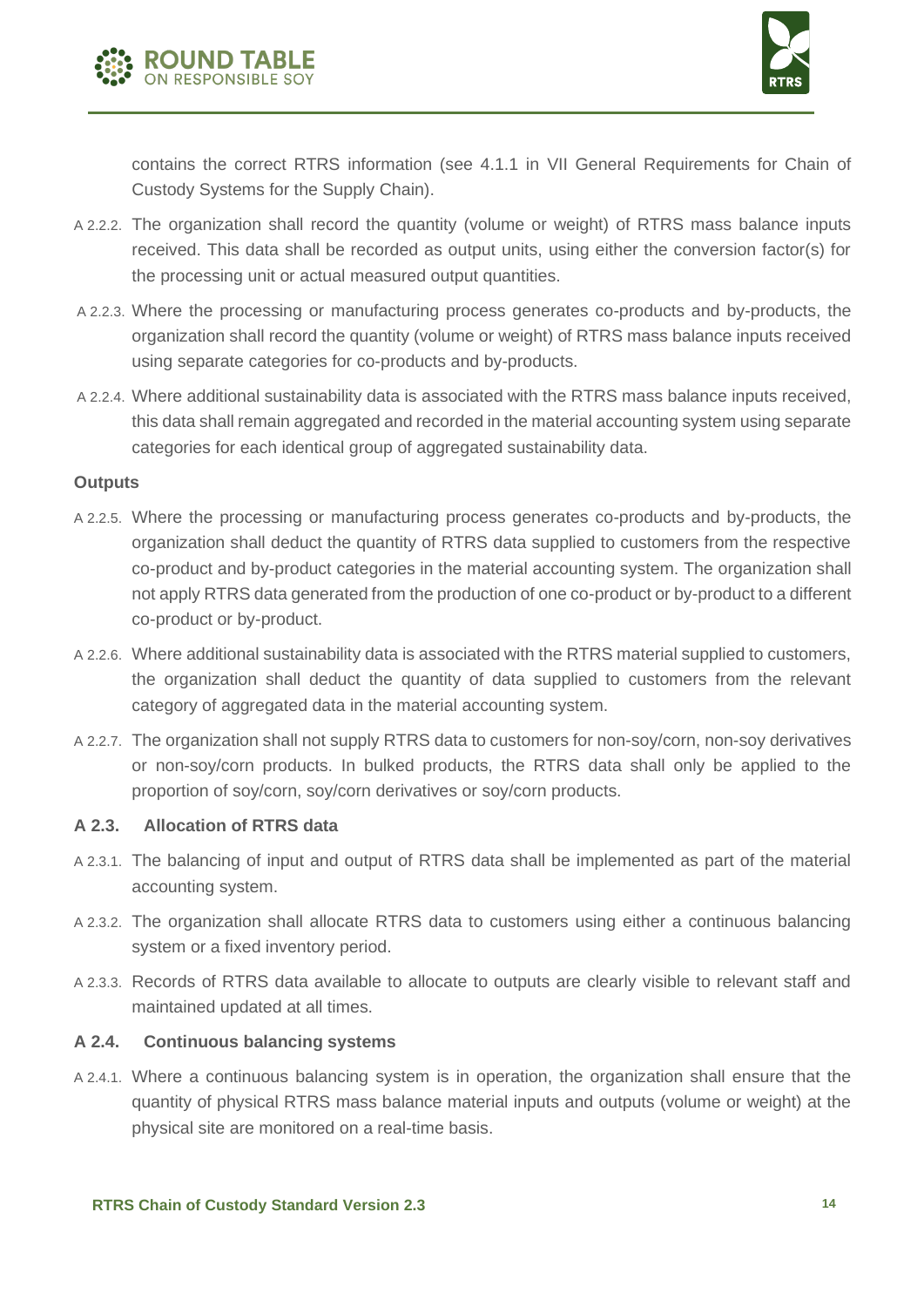



- A 2.4.2. Where a continuous balancing system is in operation, the organization shall ensure that the quantity of material (volume or weight) at the physical site is at least the same as the quantity of RTRS data (volume or weight) available for allocation to outputs in the material accounting system.
- A 2.4.3. Where a continuous balancing system is in operation the organization shall ensure that the material accounting system is never overdrawn. Only RTRS data which has been recorded in the material accounting system shall be allocated to outputs supplied by the organization.
- A 2.4.4. Where a continuous balancing system is in operation, RTRS data is valid for 24 months from the date it was first recorded in the material accounting system. If the organization does not allocate the available quantity of RTRS data to outputs within 24 months, the data shall expire and be deducted from the material accounting system.

#### **A 2.5. Fixed inventory periods**

- A 2.5.1. Where a fixed inventory period is in operation, the organization shall ensure that the quantity of RTRS mass balance material inputs and outputs (volume or weight) are balanced within a fixed inventory period which does not exceed one year (12 months). I
- A 2.5.2. Where a fixed inventory period is in operation, the organization may overdraw data when there is evidence that RTRS mass balance purchases are under contract for delivery within the inventory period, to cover the RTRS output quantity supplied.
- A 2.5.3. Where a fixed inventory period is in operation, RTRS data which has not be allocated to output material at the end of the inventory period can be carried over and recorded in the material accounting system for the following inventory period. Carried-over RTRS data is valid for 24 months from the date of the inventory. If the organization allocates less than the available quantity of RTRS data to output materials over 24 months, the data shall expire and be deducted from the material accounting system.
- A 2.5.4. Where a fixed inventory period is in operation, the organization shall ensure that the material accounting system is not overdrawn at the time of the inventory. Only RTRS data which has been recorded in the material accounting system within the inventory period (including data carried-over from the previous period as per 2.5.3) shall be allocated to outputs supplied within the inventory period.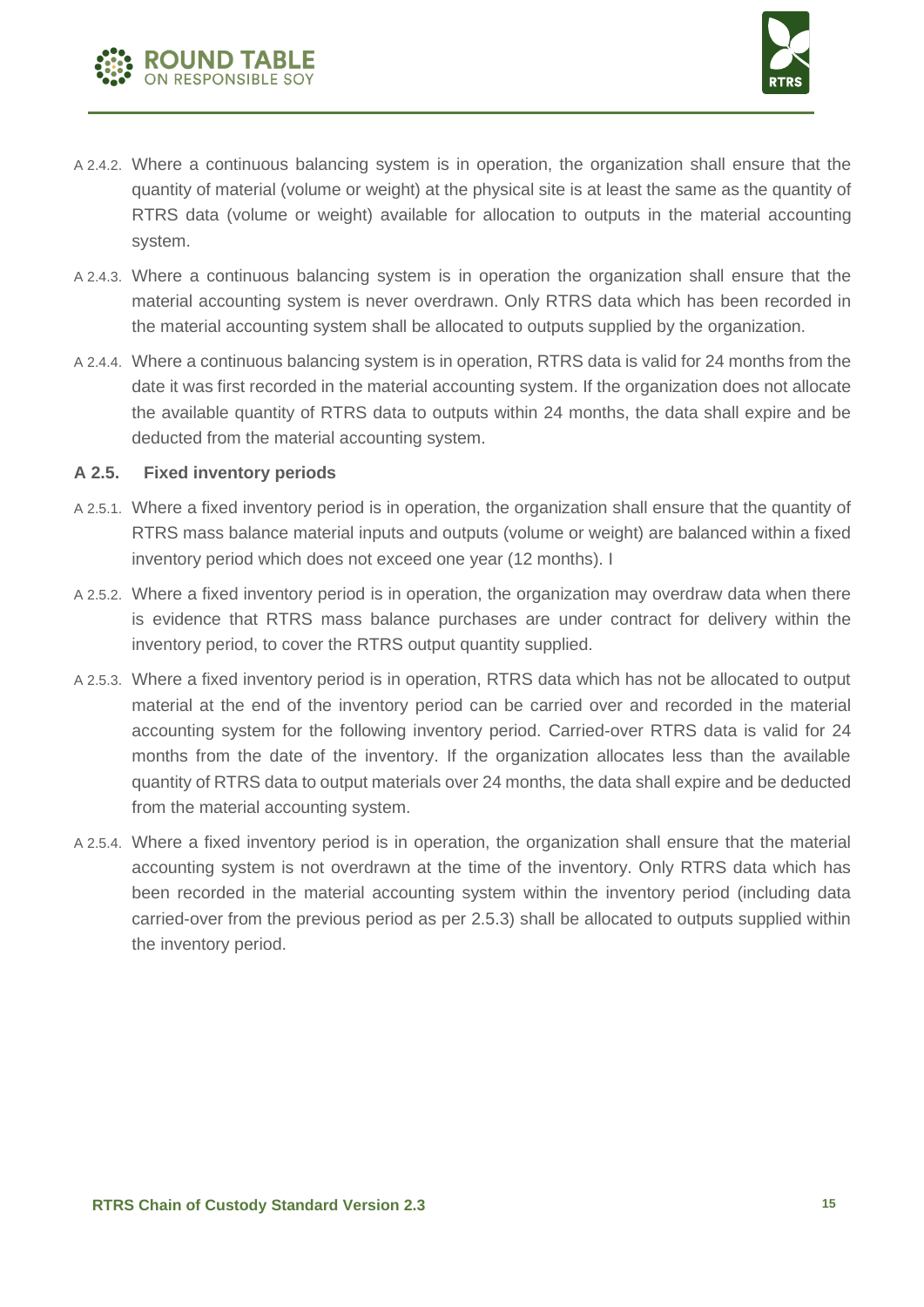



### **Module B. Segregated Chain of Custody: System requirements**

#### **Summary of System:**

This module specifies the requirements for 'segregated' RTRS soy/corn chain of custody systems. In such a system RTRS certified soy/corn, soy/corn derivatives and soy/corn products are kept separate from all non RTRS-certified soy/corn, soy/corn derivatives and soy/corn products. This system allows those taking ownership of material to be certain that the material is (or is made from) soy/corn that originates from RTRS certified farms. Since RTRS-certified material can be mixed with other RTRScertified material, such a segregation system is not designed to deliver traceability back to a specific farm<sup>2</sup>.

#### **B 1 Scope of the system**

#### **B 1.1. Applicability**

- B 1.1.1. The requirements of this module ( 'Module B. Segregated Chain of Custody: System requirements') shall apply to any organization taking legal ownership of RTRS material and making claims about the material outputs supplied to customers being segregated RTRS material.
- B 1.1.2. All requirements in the module (B) shall be applied in addition to the VII General Chain of Custody Requirements for the Supply Chain.
- B 1.1.3. The organization shall implement VII General Chain of Custody System Requirements for the Supply Chain and the requirements in this module (B) at the level of a single physical site.

#### **B 1.2. Scope of the Chain of Custody Management System**

B 1.2.1. The organization shall ensure that the RTRS Segregated material supplied to customers has been physically segregated from non-RTRS Segregated material at the physical site, and at any other stage under their control (e.g. during storage and transport).

#### **B 2 Handling of RTRS certified material**

#### **B 2.1. Critical control points**

B 2.1.1. Where the organization is simultaneously implementing more than one of the RTRS Chain of Custody Systems it shall ensure that inputs into the RTRS Segregated system are of RTRS

<sup>&</sup>lt;sup>2</sup> Only Identity-preserved (IP) Chain of Custody systems deliver traceability to specific farms.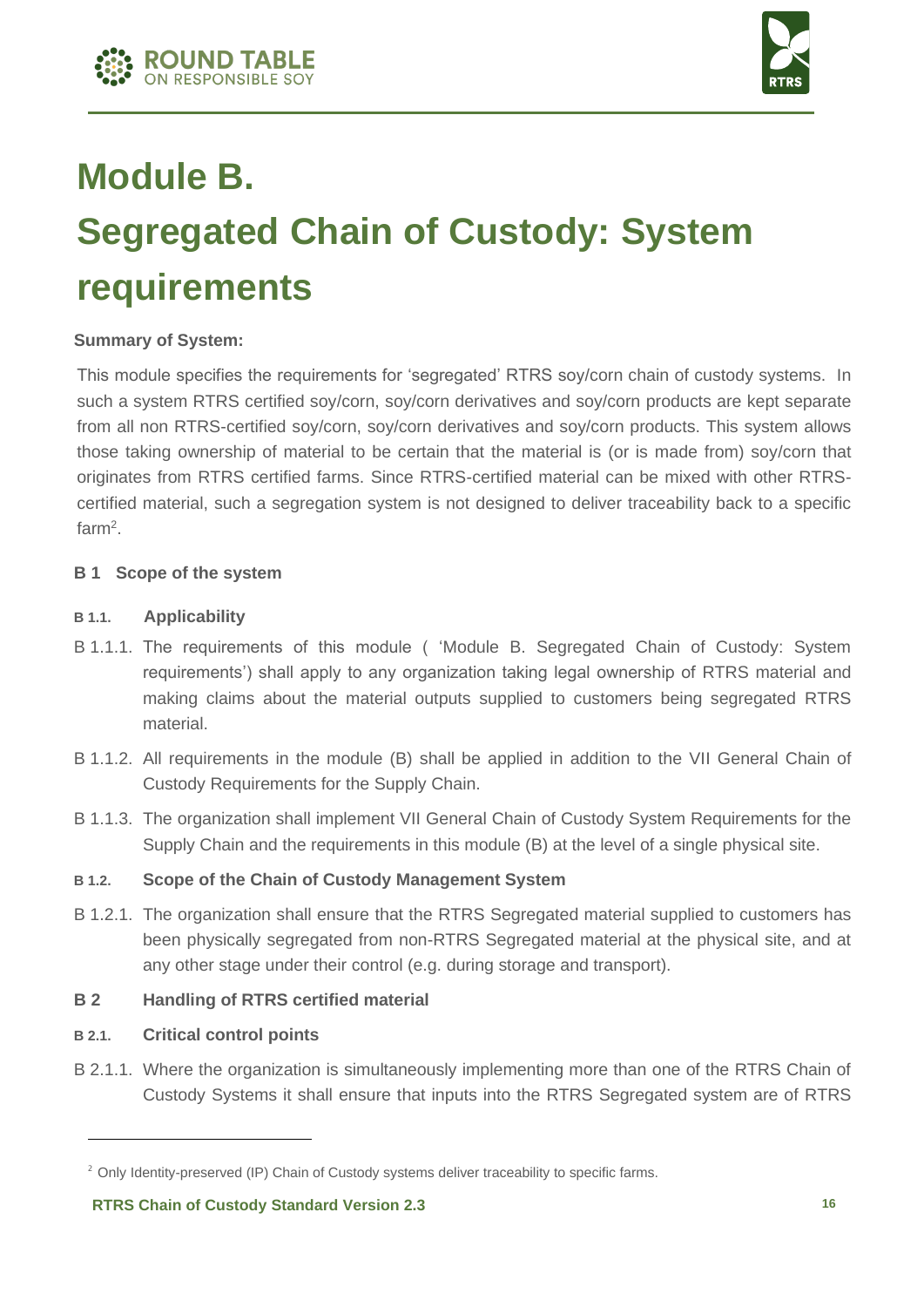



certified material sourced from organizations operating RTRS Segregated chain of custody systems and are not from RTRS mass balance systems.

B 2.1.2. There is an effective system in place that is designed to ensure no intermixing between RTRS segregated and non-RTRS Segregated material, for products where RTRS Segregated claims about the material outputs are being made.

*Note: such a system may include for example allocation adjustments (e.g. that the first flow of product through the system following a change from non-RTRS to RTRS material is classed as non-RTRS) or other systems. Flushing of the processing or storage equipment between flows of RTRS and non-RTRS material can be used as such a system, but physical cleaning is not a requirement of this module.* 

#### **B 2.2. Material accounting system for RTRS data**

#### **Inputs**

B 2.2.1. The organization shall record the RTRS data and the quantity (volume or weight) of RTRS segregated inputs received in their material accounting system after they have gained legal ownership of the input material, and have checked the supporting documentation (see 4.1.1 in VII General Requirements for Chain of Custody Systems for the Supply Chain). This data shall be recorded as output units, using either the conversion factor(s) for the processing unit or actual measured output quantities.

#### **Outputs**

B 2.2.2. The organization shall deduct the quantity of RTRS data supplied to customers from their material accounting system based on the actual physical material supplied.

#### **B 2.3. Allocation of RTRS data**

B 2.3.1. The organization shall ensure that allocation of RTRS data to customers is consistent with the actual physical product delivered.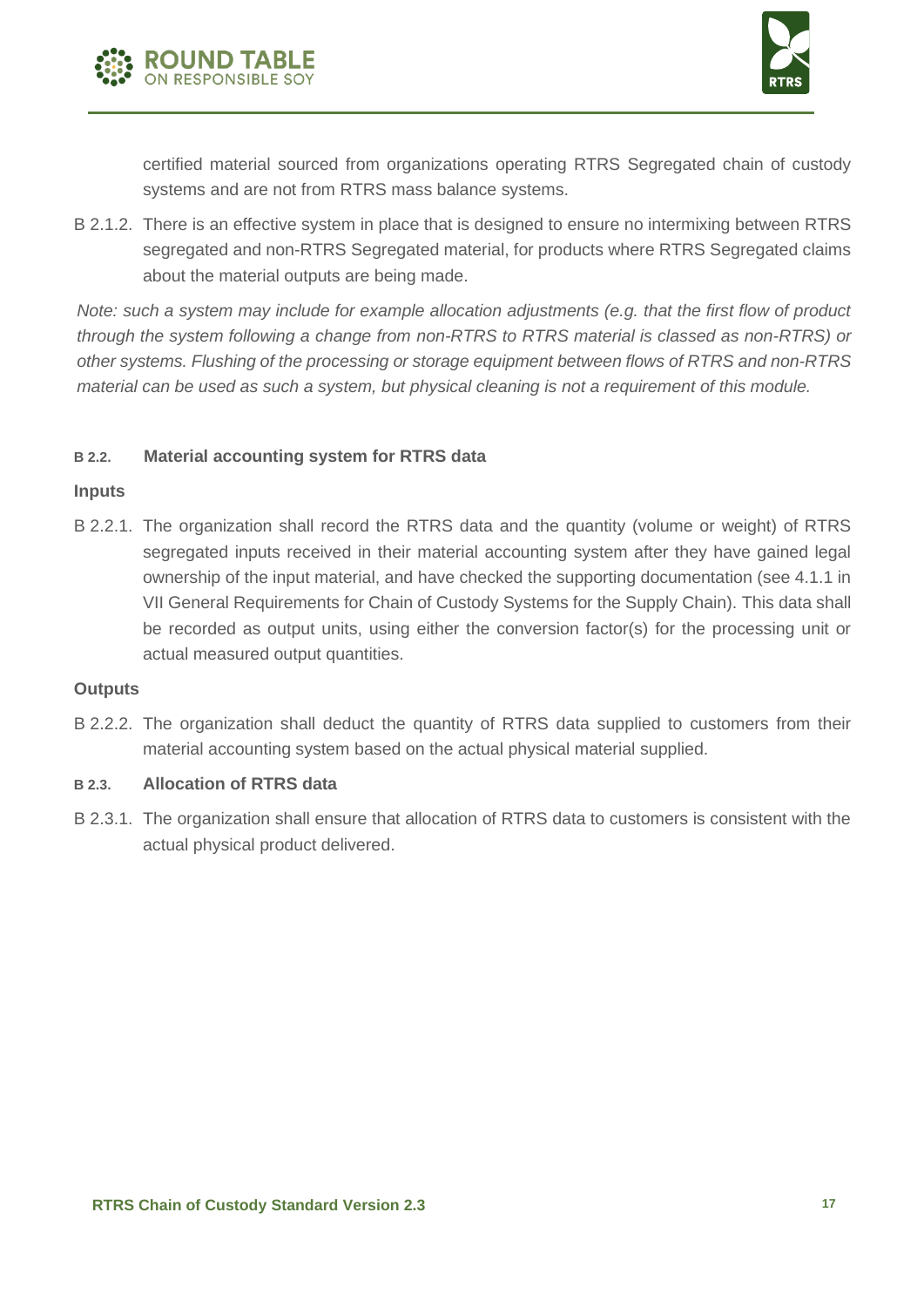



## **Module C. Multi-site Chain of Custody: System requirements**

#### **Summary of System:**

The multi-site Chain of Custody system is a cost-effective way of implementing CoC certification. A single RTRS CoC certificate is issued covering multiple sites under the control of the same company. The requirements of the RTRS segregated or mass balance CoC systems are implemented at each individual site. The company has a centrally administered multi-site CoC system, called the Internal Control System (ICS), which ensures that the RTRS CoC requirements are implemented at all sites. As part of the ICS, internal audits are carried out at all sites annually.

The certification body audits the systems and documentation of the centrally administered ICS and a sample of participating sites. During the lifetime of the certificate (5 years) the certification body audits all sites participating in the multi-site CoC system at least once.

A company may choose to hold several multi-site certificates e.g. covering particular geographical areas, or types of sites. Separate multi-site certificates are needed where different Internal Control Systems exist or where there is no central administrator of the system.

#### **C 1 Scope of the system**

#### **C 1.1. Applicability**

- C 1.1.1. The requirements of this module ('Module C. Multi-site Chain of Custody: System requirements') shall apply to any company seeking to include multiple sites in an RTRS CoC certification.
- C 1.1.2. This module is designed to be used in addition to one or more of the modules for site- based Chain of Custody requirements, including 'Module (A): Mass Balance Chain of Custody', 'Module (B): Segregated Chain of Custody', 'Module (D): non-GMO', 'Module (E): EU RED',

#### **C 1.2. Scope of the Chain of Custody System**

- C 1.2.1. The multi-site CoC system may include different types of operations, geographic areas and types of CoC control systems (e.g. mass balance systems and segregation systems).
- C 1.2.2. The company shall define the geographic area, the number of sites, the type of mass balance systems and the type of operations covered by the scope of their multi-site Chain of Custody system.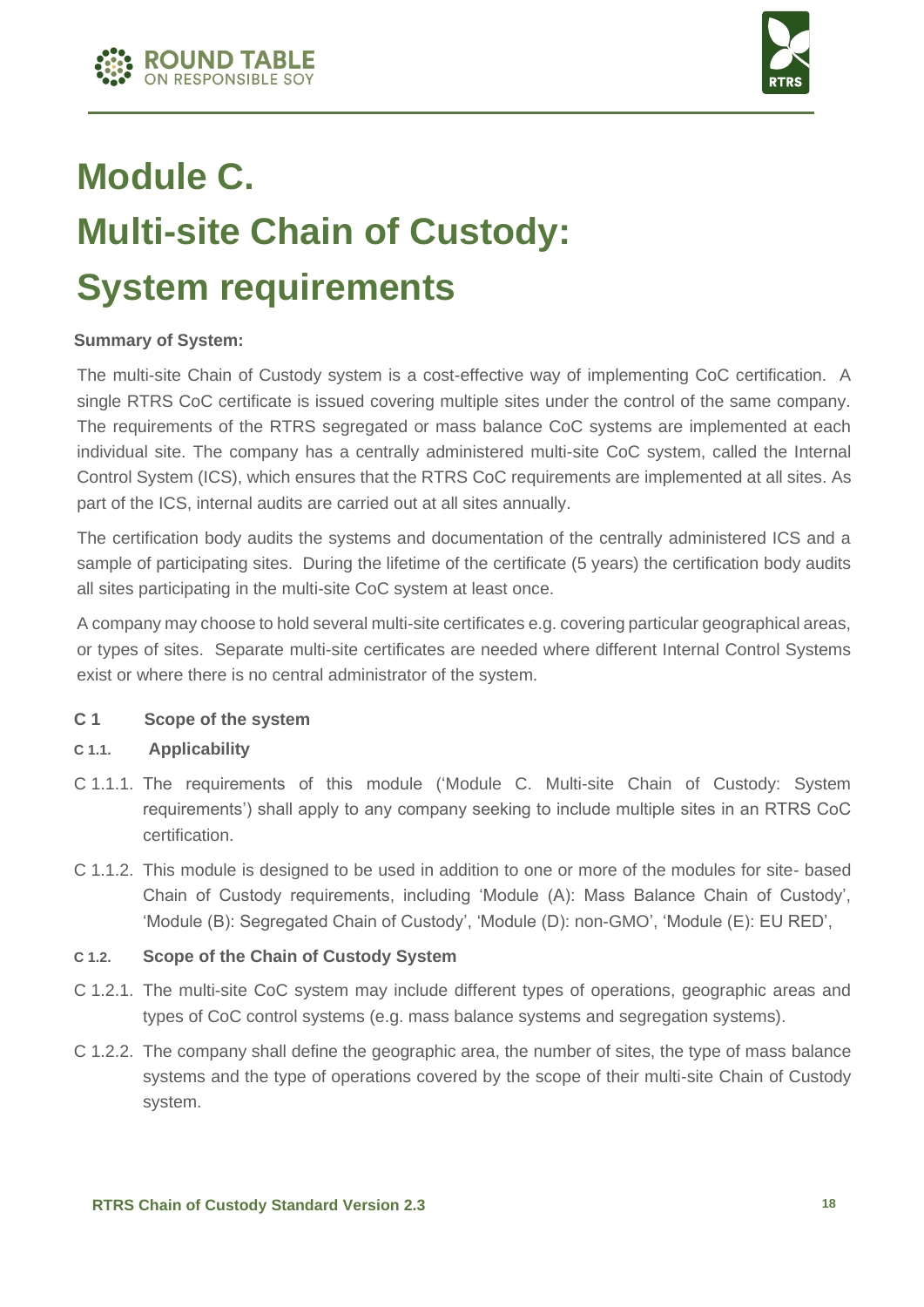



C 1.2.3. The company shall ensure that the relevant requirements of the RTRS CoC Standard (the general requirements and specific module requirements) are fully implemented at each participating site.

#### **C 2 Chain of Custody Management System**

#### **C 2.1. Responsibilities**

- C 2.1.1. The company shall have a centrally administered and documented Internal Control System (ICS) for the management and implementation of the RTRS chain of custody requirements.
- C 2.1.2. The appointed management representative shall have the legal or management authority and technical support necessary to implement the requirements of 'Module C. Multi-site Chain of Custody' for all participating sites.
- C 2.1.3. The company shall be responsible for ensuring that any conditions on which certification is dependent and any corrective actions issued by the certification body thereafter are fully implemented.
- C 2.1.4. The company shall have the authority to issue internal corrective actions to any participating site.
- C 2.1.5. The company shall have the authority to remove participating sites from the scope of the multisite CoC system if the requirements of participation, or any corrective actions issued by the certification body or by the company itself, are not complied with by the participating site(s).

#### **C 2.2. Training**

C 2.2.1. As part of the ICS, the company shall establish and implement training and awareness-raising activities for participating sites, covering the applicable requirements of the RTRS Multi-site Chain of Custody.

#### **C 2.3. Records**

- C 2.3.1. The company shall keep centralized records of all participating sites and shall be responsible for maintaining the following records up-to-date at all times:
	- a) List of all participating sites covered by the multi-site certificate, with their names, addresses, appointed site managers and type of operations, together with the date of entry into the multisite chain of custody programme;
	- b) Records of the internal audits demonstrating that each participating site meets the eligibility criteria, the requirements of the applicable Chain of Custody modules(s), and any additional requirements of the system;
	- c) Records of the annual Chain of Custody management system reports (see C4.1.5) and management reviews;
	- d) The date of withdrawal of any participating site from the multi-site Chain of Custody system, and an explanation why the participating site was removed;

#### **RTRS Chain of Custody Standard Version 2.3 19**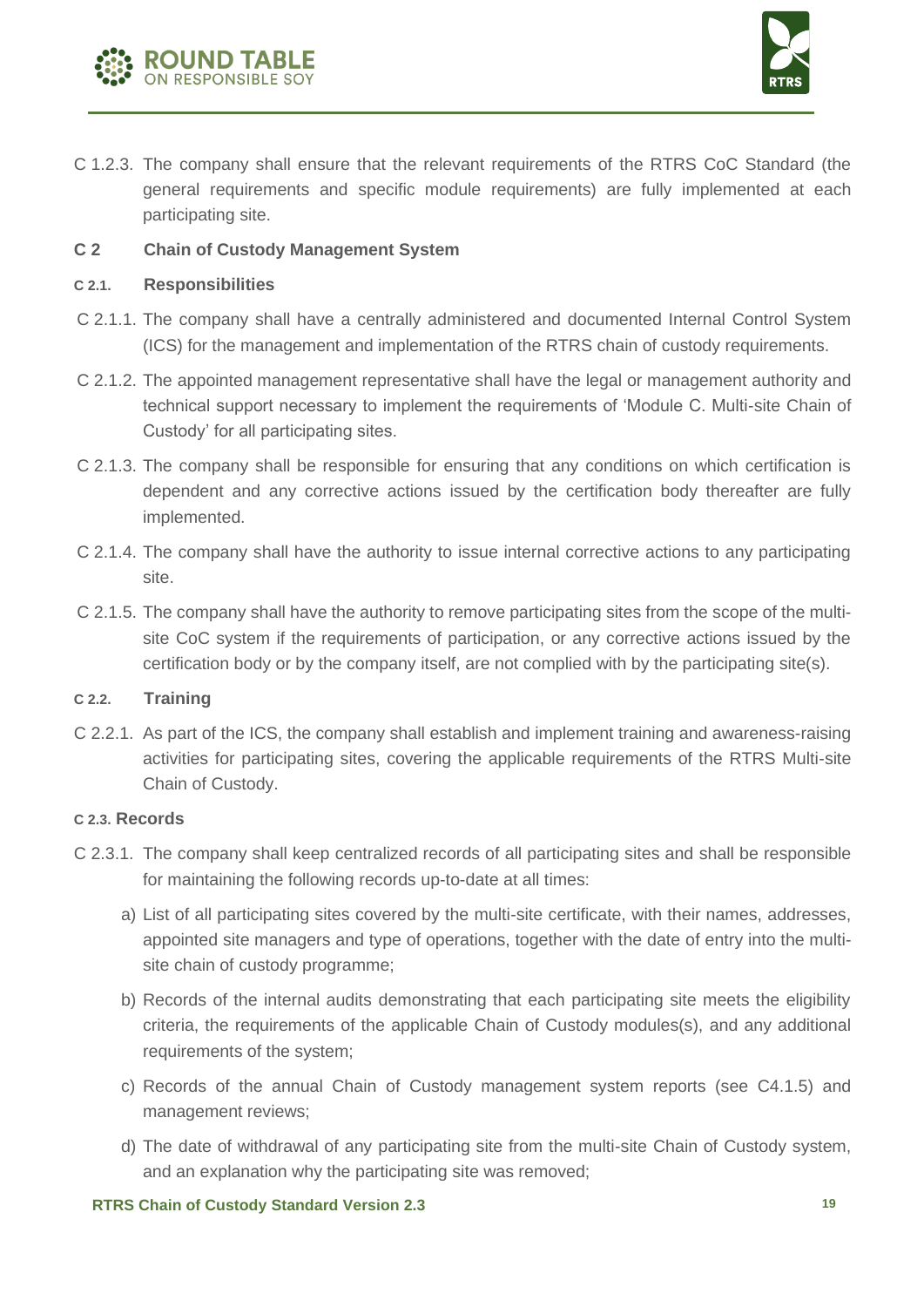



e) Aggregated volume summaries for all participating sites, as per VII General Chain of Custody System requirements for the Supply Chain, 5.1.4.

#### **C 3 Participation in a multi-site chain of custody system**

- C 3.1.1. The company shall document and implement a procedure with clear rules regarding eligibility for participation.
- C 3.1.2. All participating sites shall have a legal and/or contractual relationship with the company requiring regular reporting and communication.
- C 3.1.3. All participating sites shall be subject to a common, centrally administered and documented Internal Control System (ICS) for the management and implementation of the RTRS chain of custody requirements, which is subject to continual surveillance by the company.

#### **C 4 Internal audits**

- C 4.1.1. The company shall carry out an initial internal audit of each site to be included to ensure that they comply with all the requirements of the applicable Chain of Custody Modules and with any additional requirements for participation *prior* to being admitted as a participating site within the scope of the multi-site certificate.
- C 4.1.2. The company shall carry out an annual internal audit of each participating site to confirm ongoing compliance with all the requirements of certification.
- C 4.1.3. Participating sites found to have non-conformances as part of the internal audit shall be issued with time-bound corrective action requests to address the non-conformance. These shall be identified as major or minor non-conformances.
- C 4.1.4. Where non-conformances are judged to be *major*, sites shall be excluded from the scope of the multi-site certificate until the corresponding CAR is deemed by the central administrator of the ICS to have been satisfactorily addressed.
- C 4.1.5. The company shall prepare an internal annual Chain of Custody management system report on the results of all internal audits as well as on any up-coming changes to the Chain of Custody management system.
- C 4.1.6. The annual Chain of Custody management system report (see C4.1.5) shall be discussed, reviewed and approved by top management representatives of the company and the participating sites.
- C 4.1.7. A new site shall only be added to the scope of an existing multi-site Chain of Custody certificate if:
	- a) during an initial internal audit, the site has been found to comply with the requirements of the applicable Chain of Custody Modules and with any additional requirements for participation (as per C4.1.1); and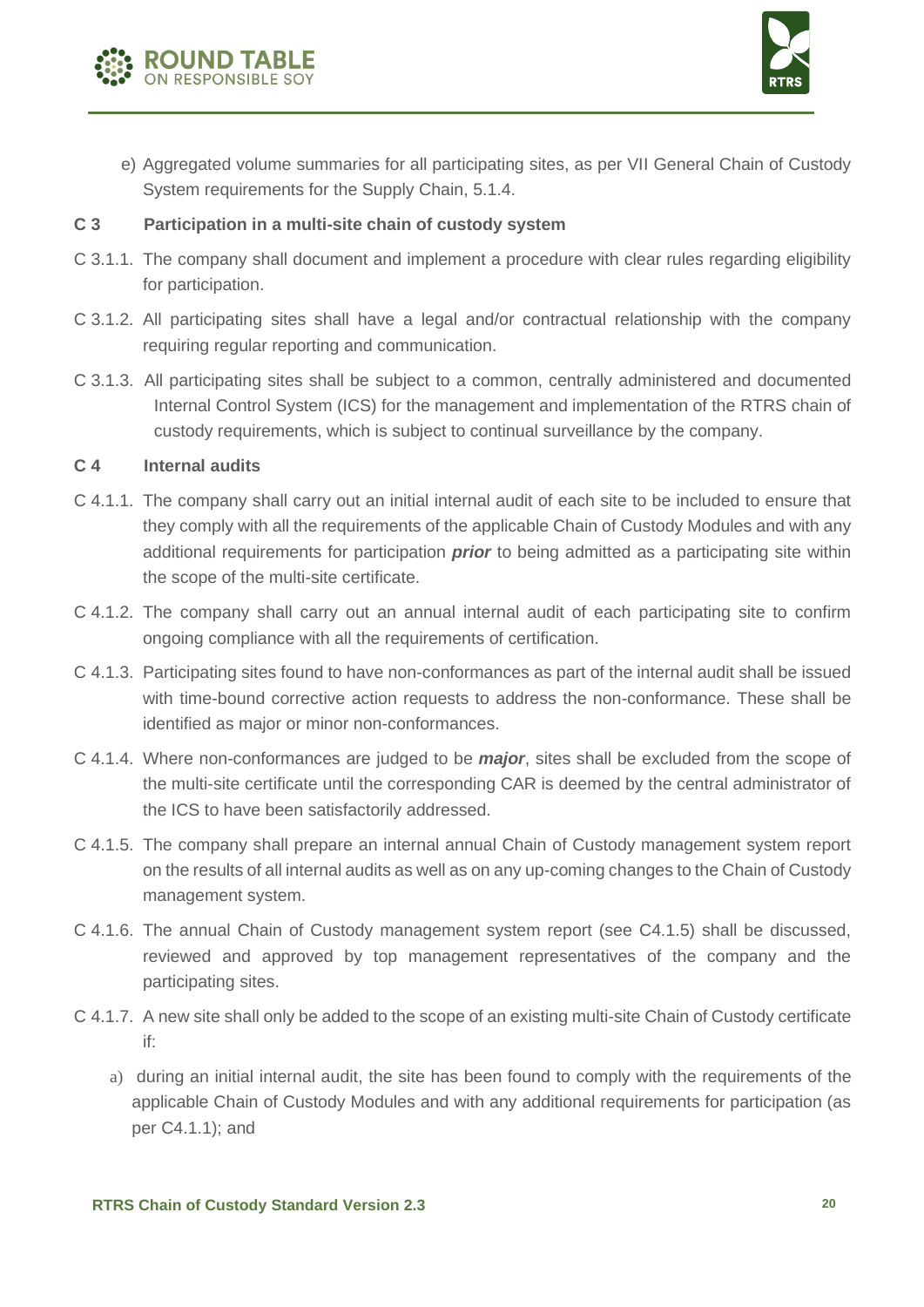



b) the site has been included in the risk-assessment which is submitted annually to the Certification Body (CB); and

c) the scope of the existing chain of custody certificate already includes another site of the same type (e.g. the same chain of custody system(s) and operation type). If no site of the same type is part of the scope of the existing certificate, the site shall only be included in the scope of the certificate following successful assessment during the next surveillance visit by the CB.

*Note: If a site is added to the scope of the certificate after the initial audit or annual surveillance and subsequently removed before the next annual surveillance, this site will be subject to assessment during the next surveillance even though it is no longer included in the scope of the certificate. These requirements are outlined in the RTRS Accreditation and Certification Standard for Chain of Custody Certification.* 

#### **C 5 Risk assessment**

- C 5.1.1. Prior to the main certification assessment by the CB the company shall undertake a risk assessment including all sites proposed to be included within the multi-site system, identifying the risk of unwanted and uncontrolled mixing or substitution of RTRS.
- C 5.1.2. The company shall provide the nominated Certification Body (CB) with an up to date risk assessment before the initial audit and each subsequent surveillance audit.
- C 5.1.3. The risk assessment shall be updated whenever there is a change in operations, and when new sites are proposed for addition to the multi-site certification.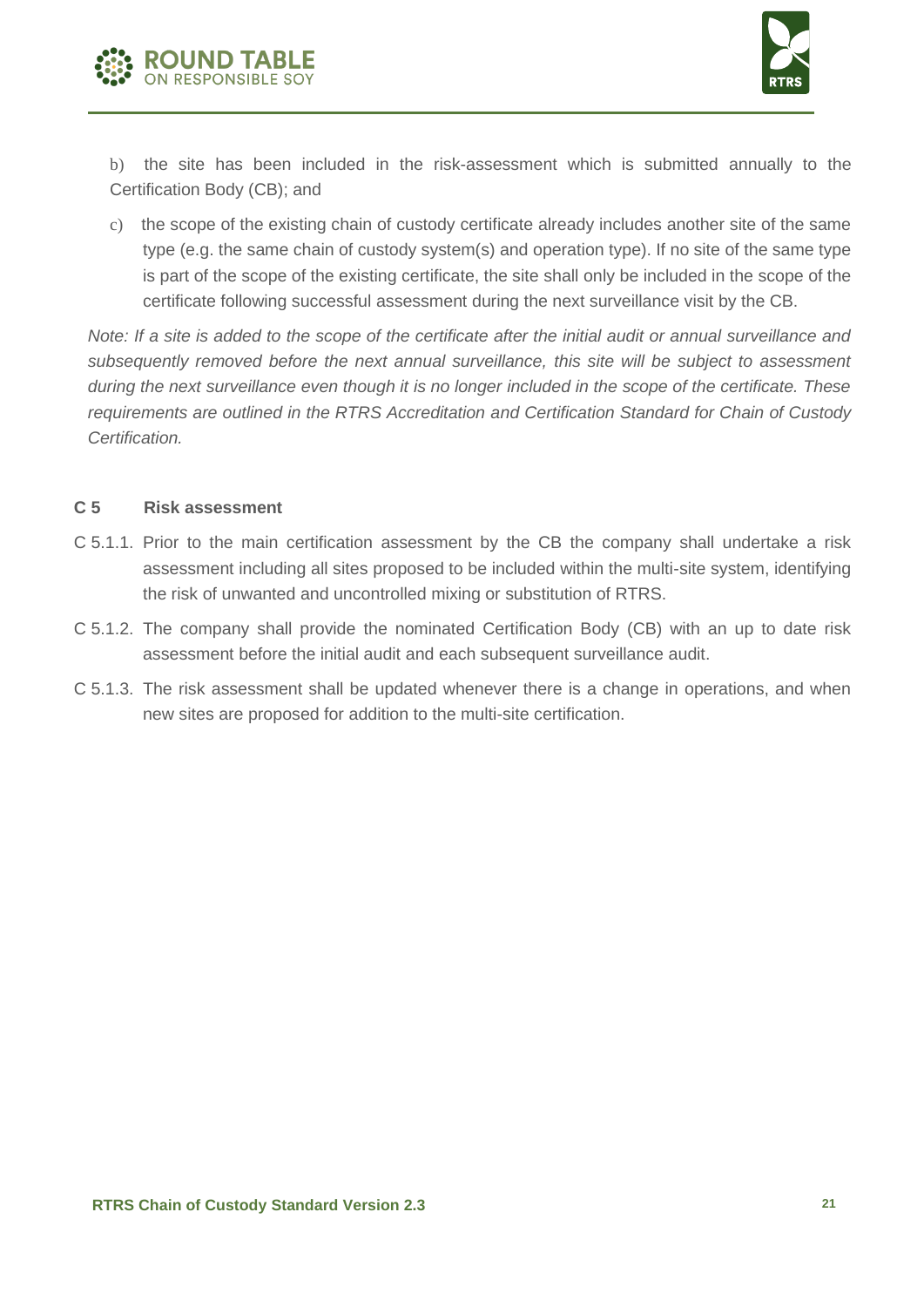



### **Module D. non-GMO Chain of Custody: System requirements**

#### **Summary of the system:**

This module specifies the requirements for RTRS non-GMO soy physical supply chains: i.e. for RTRS certified soy, soy derivatives and soy products that are also certified by RTRS as 'non-GMO' and physically traced throughout the supply chain. It does not apply to RTRS non-GMO credits sold through the RTRS platform.

It contains a section specifically for producers (growers) of non-GMO soy. It also has requirements for the supply chain, including producers, which requires the non-GMO material to be kept separate from all other products throughout the entire supply chain, in order to maintain their status.

The requirements of this document are to be used in conjunction with either the RTRS CoC country material balance or mass balance requirements (Module A) or the RTRS CoC Segregation requirements (Module B), according to what is requested by the onward supply chain. Mixing of RTRS non-GMO with other certified non-GMO soy material may take place, in which case the 'RTRS data' may be allocated on a 'mass-balance' basis. The non-GMO status of the material cannot be allocated to GMO or unknown products.

#### **D 1. Scope of the system**

#### **D 1.1. Applicability**

D 1.1.1. The requirements of this module ('Module D. non-GMO Chain of Custody: System requirements') shall apply to any organization taking legal ownership of RTRS material and making claims about the material outputs supplied to customers being RTRS non-GMO certified.

#### **D 1.2. Scope of the Non- GMO Management System**

D 1.2.1. The organization shall ensure that the RTRS Non- GMO certified material supplied to customers has been physically segregated at the physical site from GMO products or products of unknown status, and is not mixed with GMO products or products of unknown status at any other stage under their control (for example during storage and transport). This applies to supply chains certified under either Country Material Balance Module, Module A (mass balance) or Module B (segregated supply chain).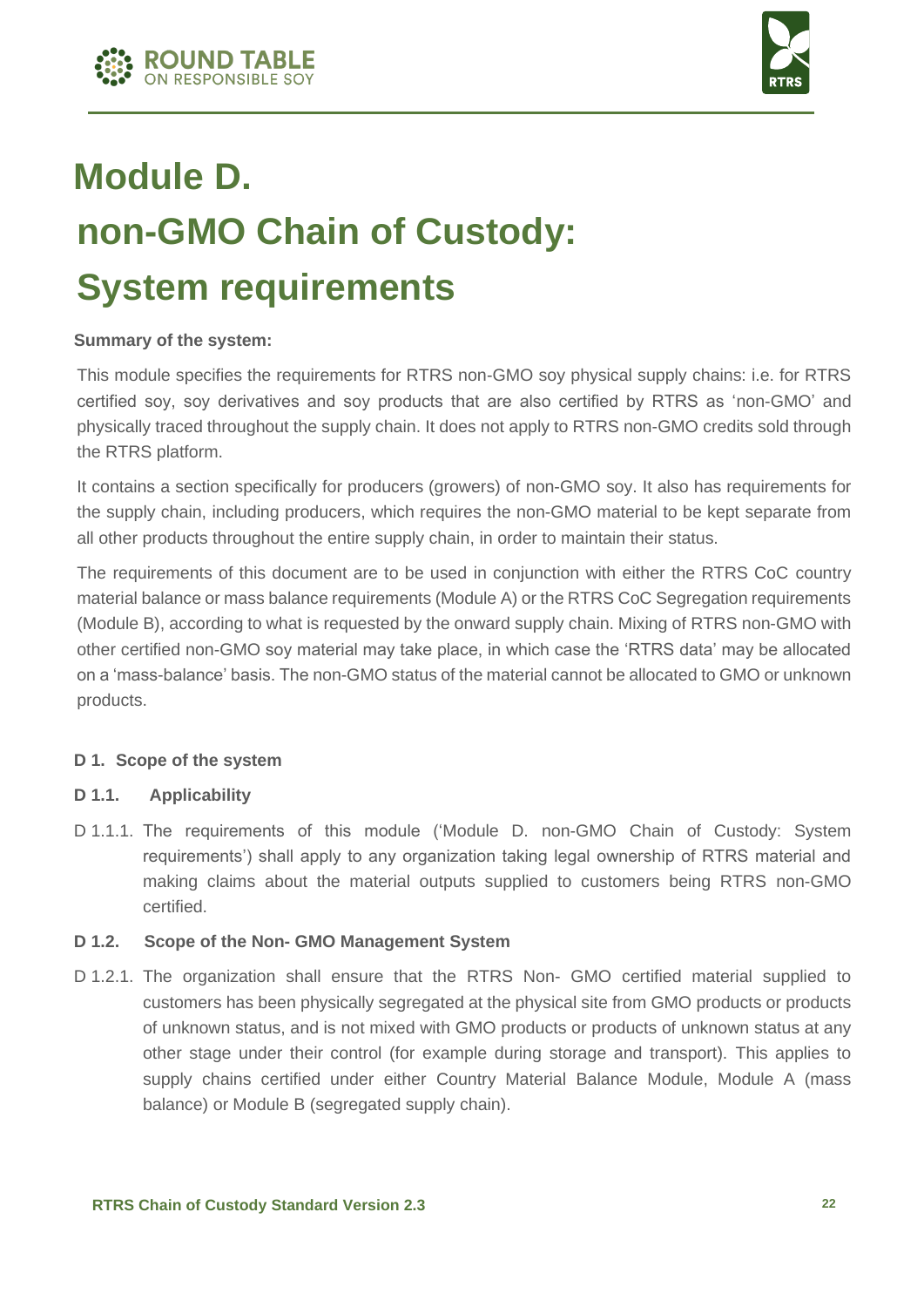



D 1.2.2. When the non-GMO module is used in conjunction with the group and multi-site certification standard, the group manager and all the group members shall comply with the requirements of this module.

#### **D 2. Cultivation and harvest (Only applies to soy producers)**

#### **D 2.1. Requirements for soy producers**

- D 2.1.1. The organization growing soy shall ensure that seed material and any other agriculture inputs are from non-GMO strains.
- D 2.1.2. The organization growing soy shall maintain certificates of origin, receipts and other relevant documentation for all seed purchased. When their own seed is used from one harvest to the next, records of the origin of the original seed shall be maintained.
- D 2.1.3. When machinery (including the planters, harvesters, transporters, etc.) and/or storage units are shared with GMO plots or with other producers that may be using GMO strains, all machinery shall be thoroughly cleaned before being used on non-GMO plots.
- D 2.1.4. The organization growing non-GMO soy shall work with adjacent GMO growers to maintain a safe distance from GMO crops and implement physical barriers as necessary, to prevent drift of GMO material. (See also indicator 5.10.1 of the RTRS Production Standard)
- D 2.1.5. The soybean harvested shall not contain GMO residues greater than 0.9% (or lower limits if specified by clients or legislation).

Note: GMO DNA that is not authorized in the receiving country cannot be included, even at low levels of adventitious presence i.e. there is no acceptable level for un-authorised GMO DNA in the receiving country.

#### **D 3. Testing non-GMO Status (Applies to soy producers and all organizations in the supply chain)**

#### **D 3.1. Requirements for soy producers and the supply chain**

- D 3.1.1. Applicable only for non-GMO Credits: The organization shall conduct semi-quantitative realtime polymerase chain reaction (PCR) to validate the GMO status of soy materials at harvest time in each of the applicable farms and without considering the supply of the grain into the warehouse/silo part of this process. In order to guarantee the sampling and non-GMO status, a third party shall be involved in this process. Any laboratory conducting semi-quantitative tests for the presence of GMO DNA on their behalf must be competent to do so. Laboratories undertaking PCR tests must be accredited for PCR testing by a recognized Accreditation Body.
- D 3.1.2. Applicable only for Chain of Custody: The organization shall conduct semi-quantitative real time polymerase chain reaction (PCR) to validate the GMO identity of soy materials they receive and where the organization is growing soy, of the soybeans they supply. Any laboratory conducting semi-quantitative tests for the presence of GMO DNA on their behalf must be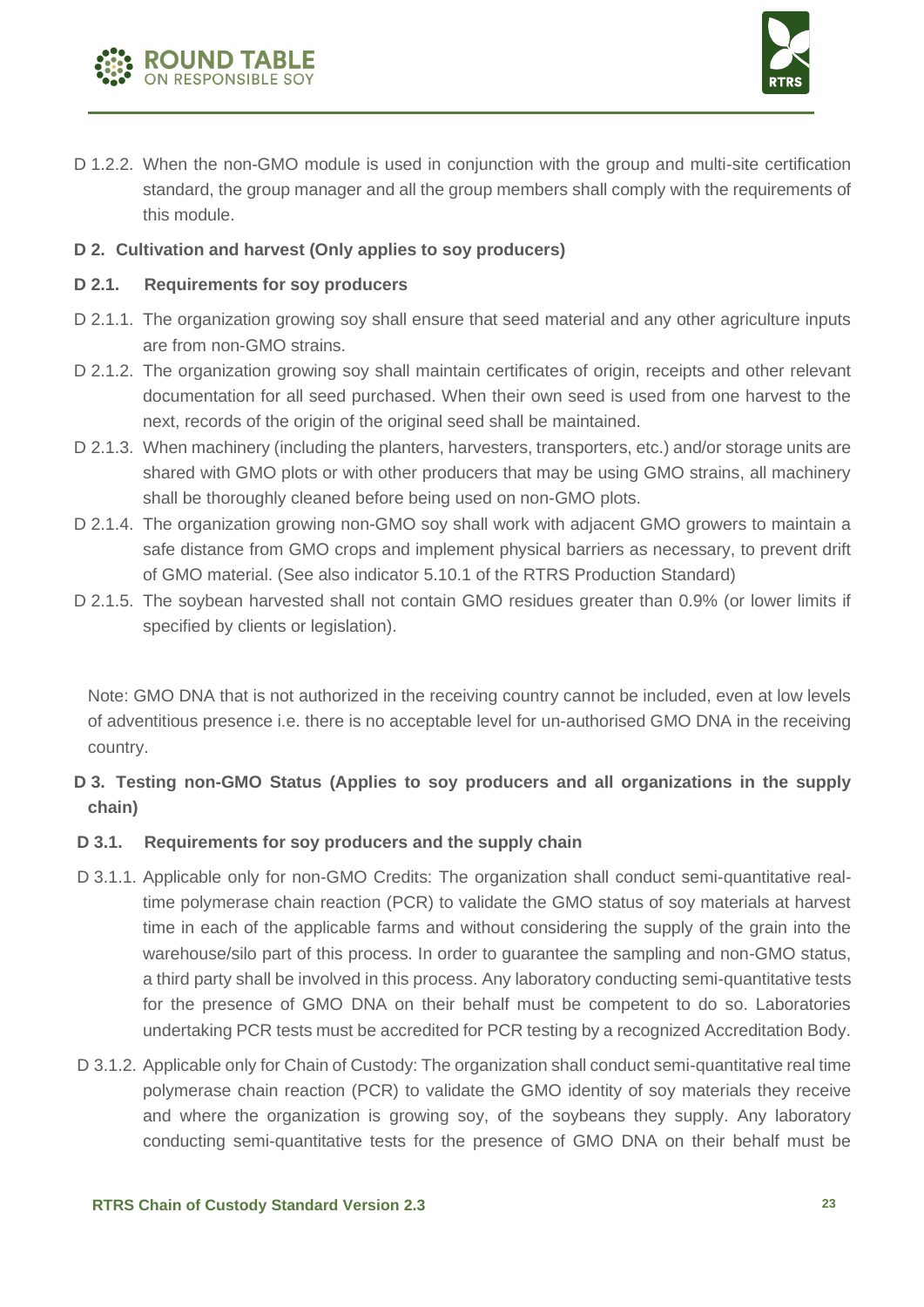



competent to do so. Laboratories undertaking PCR tests must be accredited for PCR testing by a recognized Accreditation Body.

Note: For producers selling soy by physical flow, it is not expected that producers should be responsible for carrying out tests for presence of GMO material on their harvest; however in these cases there must be evidence that the first buyer does the testing.

- D 3.1.3. Sampling must consider not less than 15% of the total production per plot and not less than one sample for every 800 tons. To conduct the sampling, the producer must estimate at least 15% of the total production in each plot and extract a sample every 800 tons. Example: A plot produces 10,000 tons  $\rightarrow$  Sample size: 1,500 tons (15%). Two samples shall be taken a) from 0 to 800 tons b) from 801 to 1,500 tons.
- D 3.1.4. A formal risk assessment must be undertaken of the GMO presence at the required level of origin of every input and potential cross-contamination during subsequent handling, transport, storage and processing, if applicable.
- D 3.1.5. The organization must ensure that the accidental presence of GMO DNA in any input materials supplied to them is <0.9% per mass (or lower levels if specified by clients or legislation).

Note: GMO DNA that is not authorized in the receiving country cannot be included, even at low levels of adventitious presence i.e. there is no acceptable level for un-authorised GMO DNA in the receiving country.

D 3.1.6. Where DNA is absent or where the DNA is so disrupted as to be undetectable, organizations must demonstrate that the materials have been derived from products or processes of non-GMO status by demonstrating segregation back to the point where DNA testing can be considered valid.

#### **D 4. Handling of material (Applies to soy producers and all organizations in the supply chain)**

#### **D 4.1. Critical control points**

- D 4.1.1. Where the organization is simultaneously handling Non-GMO and GMO products or products of unknown status, it shall ensure that inputs into the RTRS Non-GMO system meet the RTRS Non-GMO requirements.
- D 4.1.2. The organization shall ensure the supporting documentation and test results confirm the non-GMO status of the material before it is mixed with other non-GMO material on site.

#### **D 4.2. Material accounting system for RTRS data**

- D 4.2.1. Non-GMO data shall not be allocated to GMO products or products of unknown status. If this occurs, the material shall lose its non-GMO status.
- D 4.2.2. Where a segregated chain of custody system is in place for RTRS data, the organization shall ensure that allocation of RTRS data to customers is consistent with the actual physical product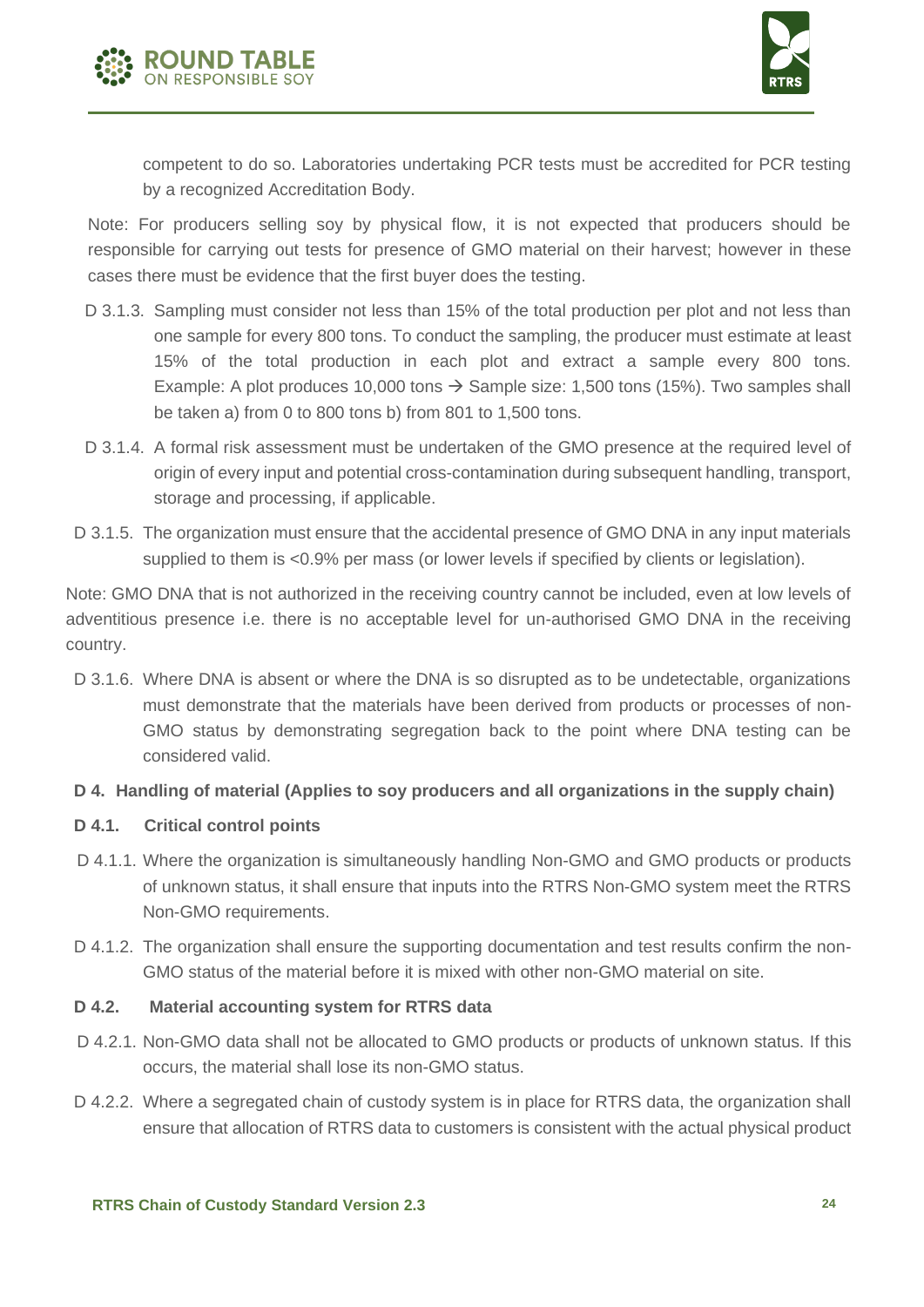



delivered, including both RTRS certification and the Non-GMO status. The requirements of Module B of the Chain of Custody Standard shall also apply.

D 4.2.3. Where a mass balance chain of custody system is in place for RTRS data, the sustainability characteristics (including the RTRS certified status) can be allocated to other Non-GMO material, even if the other Non-GMO material did not originate from an RTRS certified farm. This is only permitted if the other Non-GMO material meets the requirements that RTRS set to decide non-GMO identity. The requirements of Module A of the Chain of Custody Standard shall also apply.

*Note: Non-GMO data cannot be allocated to GMO products or products of unknown status in an RTRS mass balance system.*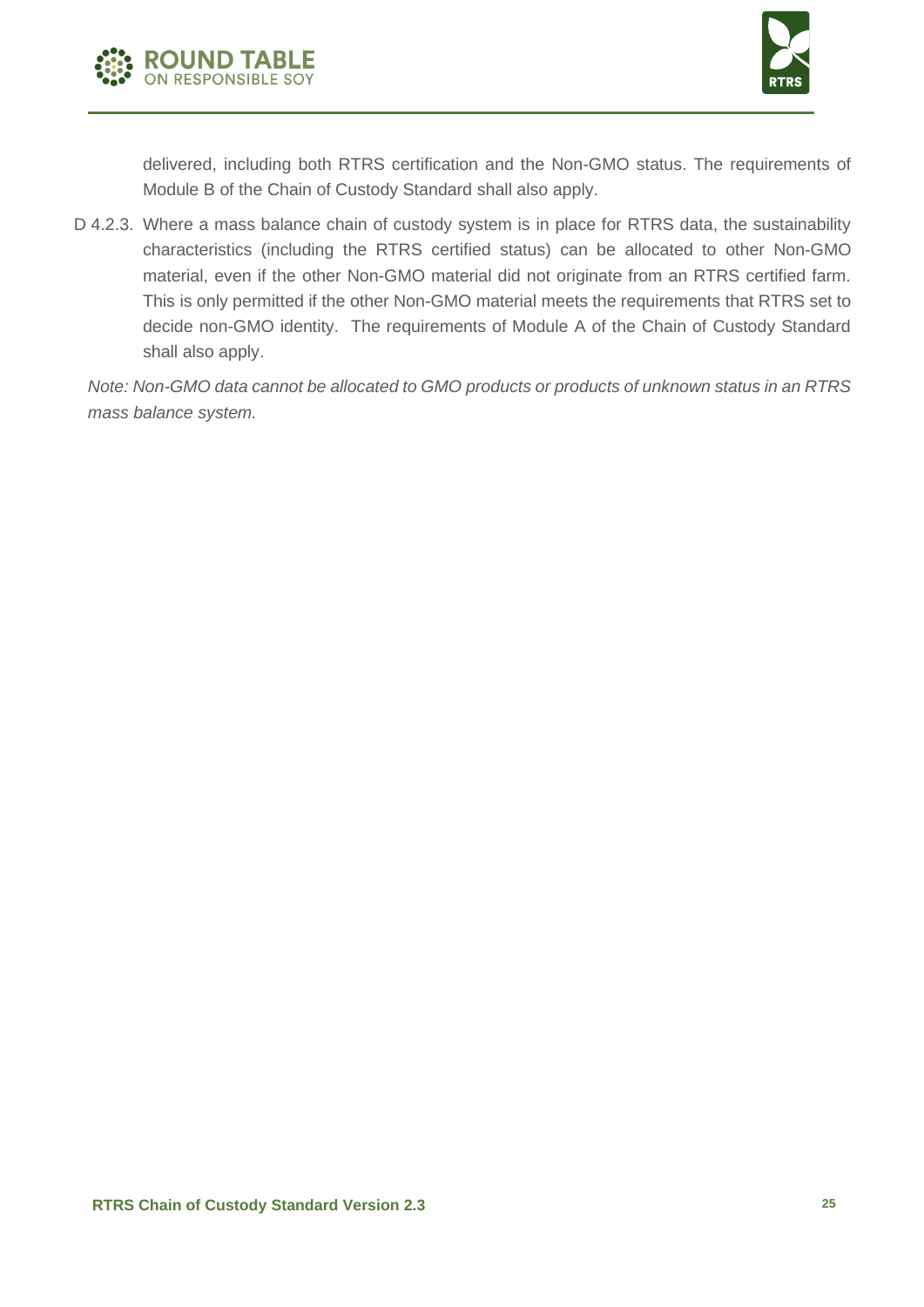



### **Module E. RTRS EU RED Mass Balance Chain of Custody: System requirements**

#### **Summary of System:**

For companies seeking to supply soy, soy derivatives and soy products to the EU biofuel market, they must implement a mass balance system which includes additional elements, not covered in Module A. In addition to the chain of custody requirements, supply chain operators must also meet the requirements of the RTRS EU RED Compliance Requirements for the Supply Chain. It is important to note that communicating RTRS EU RED data is not the same as making claims about RTRS EU RED compliance. Claims about RTRS EU RED compliance can only be made under specific circumstances laid down in the RTRS EU RED Compliance Requirements for the Supply Chain.

#### **F.2. Scope of the system**

#### **E .1. Applicability**

- E .1.1. The requirements of this module ('Module E. RTRS EU RED Mass Balance Chain of Custody: System requirements') shall apply to any company seeking to supply soy and soy products to the EU biofuel market and wanting to communicate RTRS EU RED data to customers.
- E .1.2. This module must be implemented in addition to 'Module (A): Mass Balance Chain of Custody' and the 'RTRS EU RED Compliance Requirements for the Supply Chain'.
- E .1.3. This module can also be implemented in addition to 'Module (C): Multi-site Chain of Custody'.

#### **E .2. Scope of the Chain of Custody Management System**

E .2.1. The organization shall ensure that the output of RTRS EU RED mass balance material supplied to customers from the physical site does not exceed the input of RTRS EU RED mass balance material received at the physical site, using either a continuous accounting system or a fixed inventory period of three months.

#### **F.2. Handling of RTRS certified material**

#### **E .1. Critical control points**

E .1.1. Where the organization is simultaneously implementing more than one of the RTRS Chain of Custody Systems, it shall ensure that inputs into the RTRS EU RED mass balance system is RTRS certified material sourced from organizations operating either RTRS EU RED mass balance chain of custody systems or RTRS segregation chain of custody systems.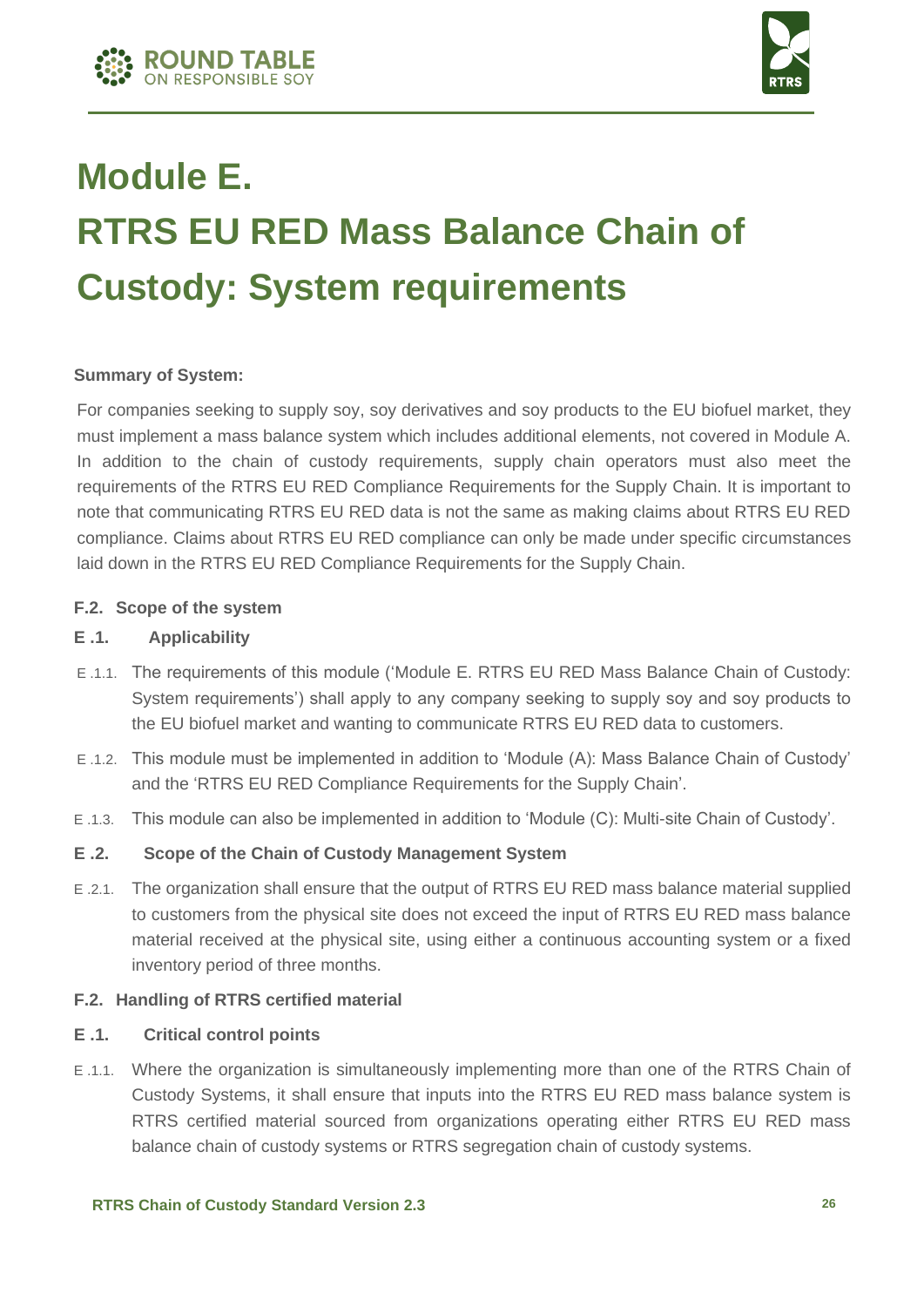



#### **E .2. Fixed inventory periods** *(replaces A2.5 in Module A Mass Balance Chain of Custody)*

- E .2.1. After an economic operator receives RTRS mass balance certification, the first inventory period for the mass balance may be applied retrospectively up to and including the previous harvest season<sup>3</sup>. Alternatively, it may be applied entirely forward looking, provided it does not exceed twelve months or include any of the subsequent harvest season. Under no circumstances shall the total first inventory period exceed twelve months.
- E .2.2. After the first inventory period is finished, the organization shall ensure that the quantity of RTRS mass balance material inputs and outputs (volume or weight) are balanced within a fixed inventory period which does not exceed three (3) months.
- E .2.3. Each supply chain operator (harvest, processing, storage) must declare the time period of their inventory to their CB, at the point when they first receive certification (for the first inventory period) or at the beginning of the inventory period (for subsequent periods).
- E .2.4. Where a fixed inventory period is in operation, the organization may overdraw data when there is evidence that RTRS mass balance purchases are under contract for delivery within the inventory period, to cover the RTRS output quantity supplied.
- E .2.5. Where a fixed inventory period is in operation, RTRS EU RED data which has not be allocated to output material at the end of the inventory period can be carried over and recorded in the material accounting system for the following inventory period. Carried-over RTRS EU RED data is valid for as long as an equivalent quantity of material (volume or weight) is present at the physical site.
- E .2.6. Where a fixed inventory period is in operation, the organization shall ensure that the material accounting system is not overdrawn at the time of the inventory. Only RTRS data which has been recorded in the material accounting system within the inventory period (including data carried-over from the previous period as per 2.2.3) shall be allocated to outputs supplied within the inventory period.
- E .2.7. The organization shall ensure that RTRS EU RED compliant products are always supplied with the corresponding RTRS claim on their sales and transport documentation, as set out in the RTRS EU RED

 $3$  Soy harvest season may differ according to geography and climatic conditions of different countries. In South American countries like Argentina, Brazil, Uruguay and Paraguay the harvest season is from February to May approximately.